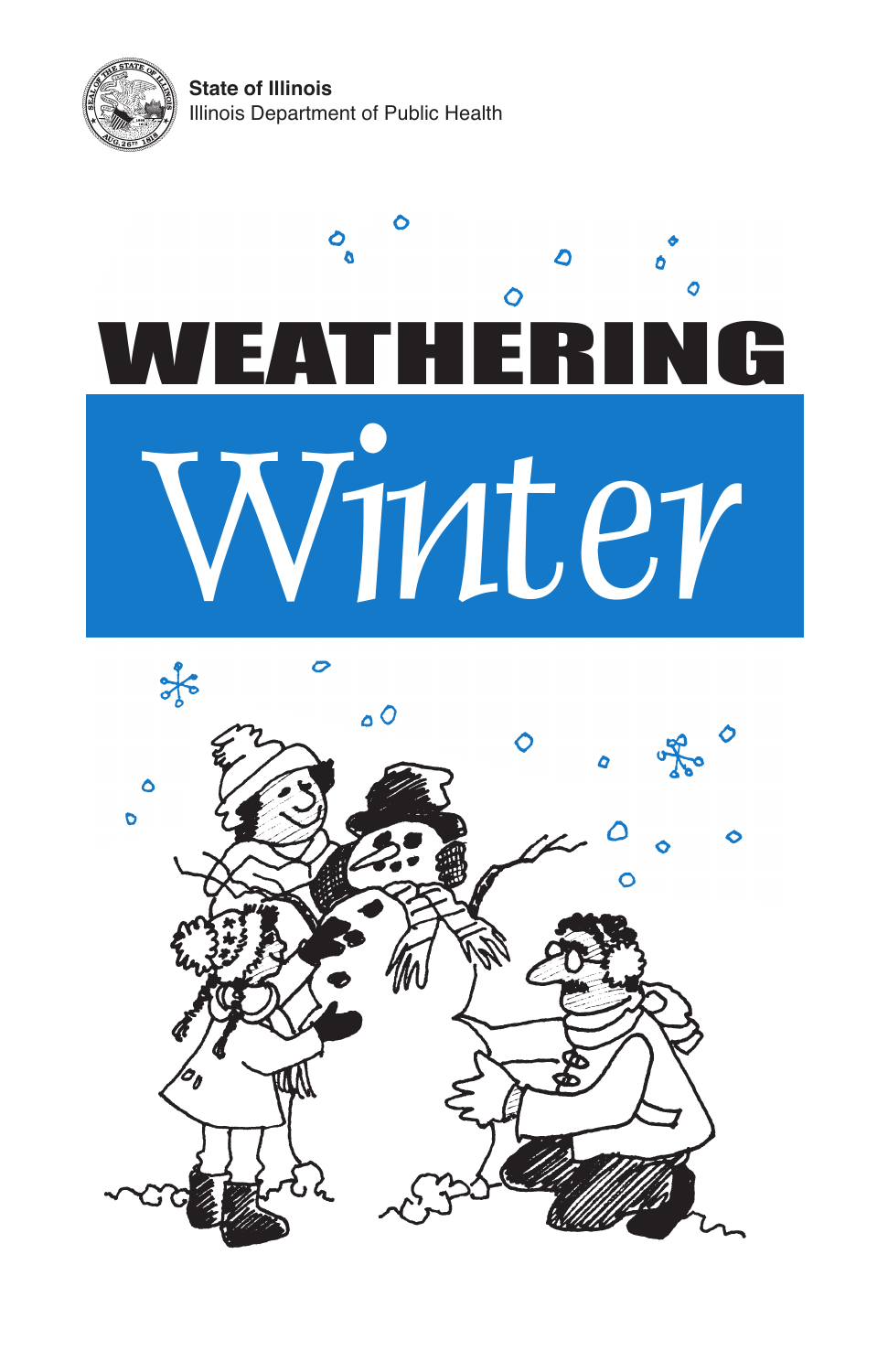# Weathering Winter



#### illinois Department of Public health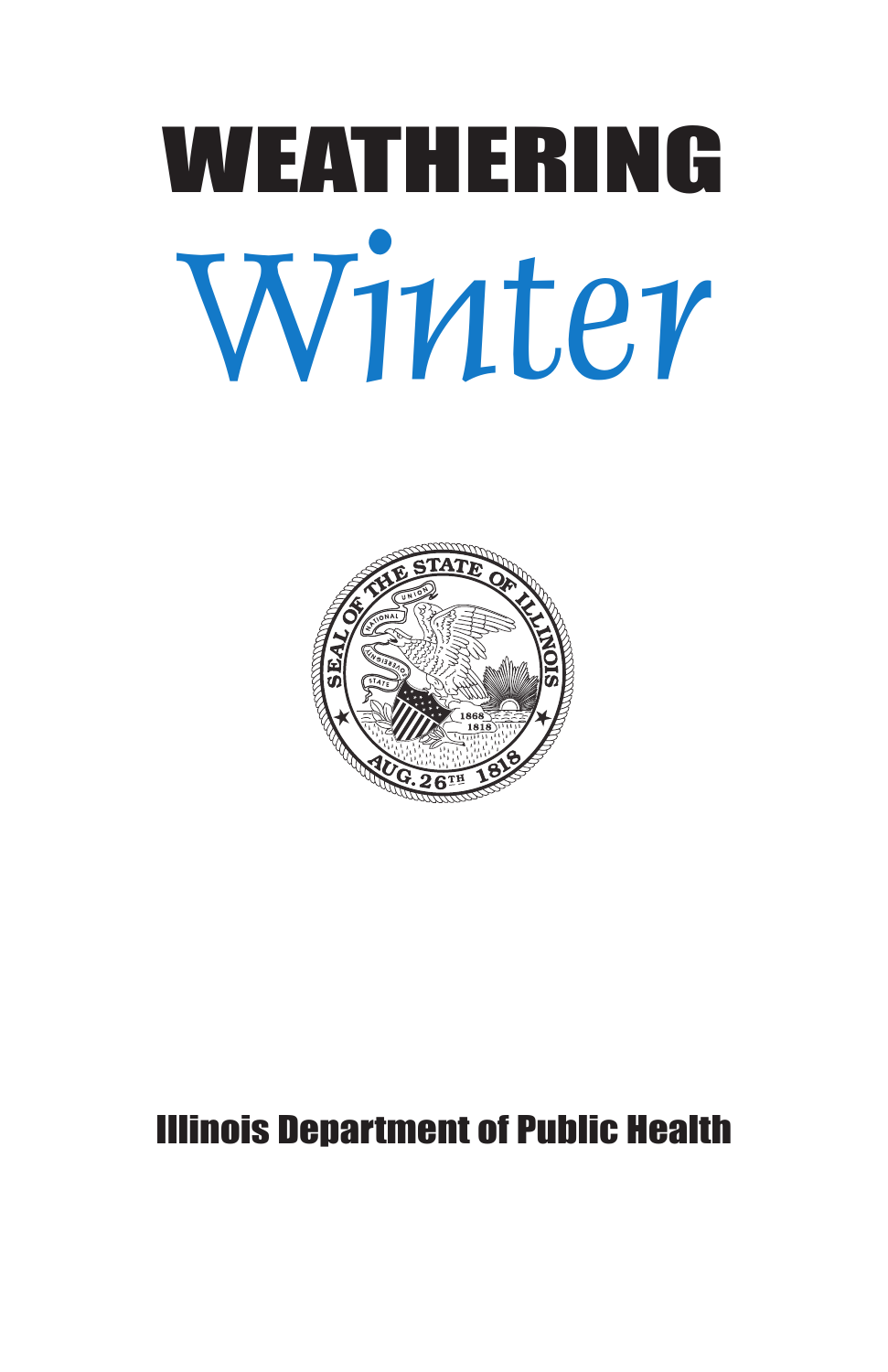WEATHERING WINTER was compiled by the Illinois Department of Public Health. The following agencies provided informational materials: American Red Cross, Federal Emergency Management Agency, Illinois Department of Natural Resources, Illinois Secretary of State's Office, Illinois State Fire Marshal's Office, Illinois Department of Transportation, National Fire Protection Association, National Weather Service, U.S. Consumer Product Safety Commission, U.S. Department of Agriculture and U.S. Food and Drug Administration.

 $- \circ$  of  $\circ -$ 

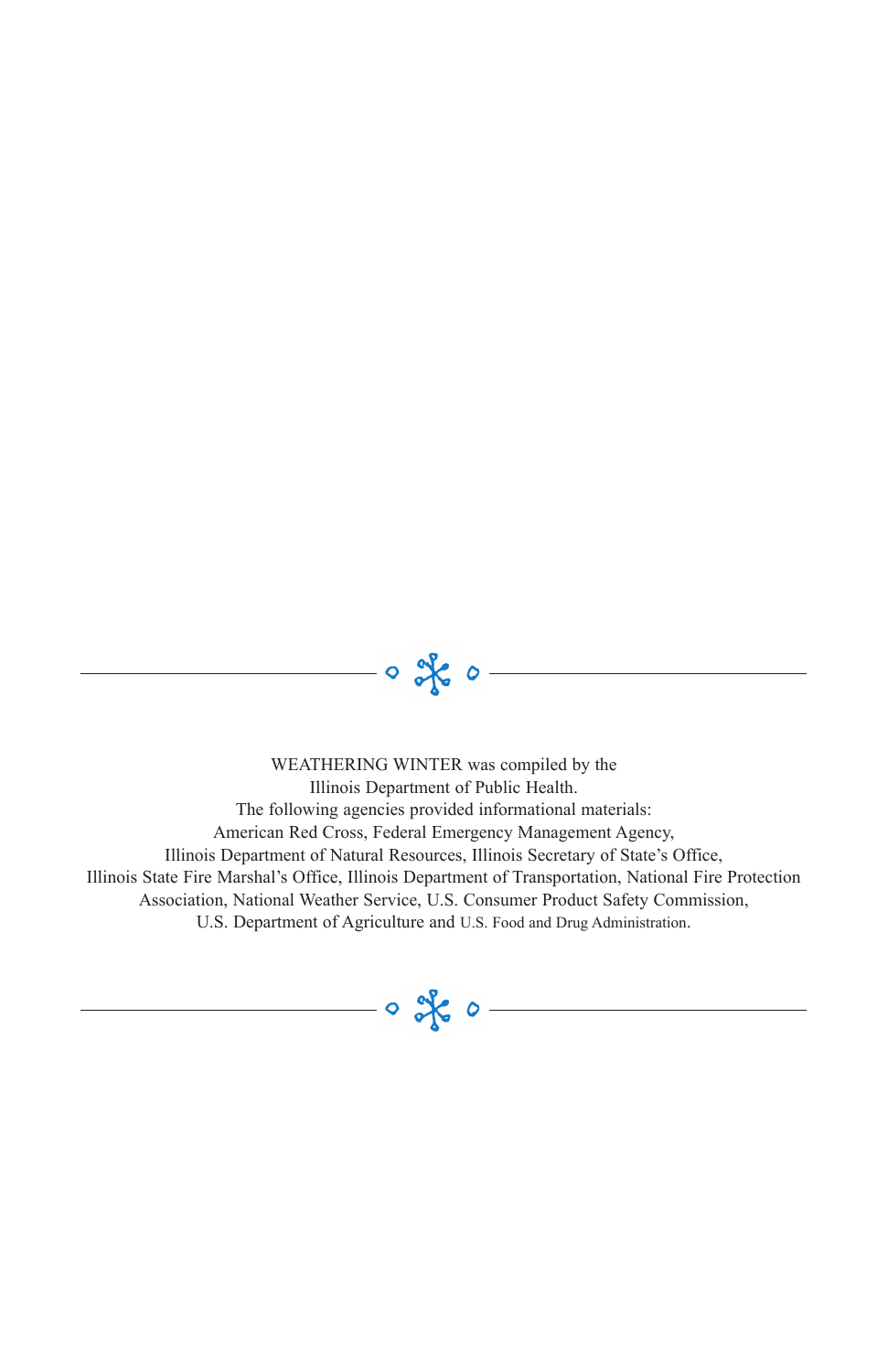#### Table of Contents

#### So Preparing for Cold Weather 1

Furnace and Fireplace Safety Space Heaters Fire Safety Carbon Monoxide Poisoning Weather Terms Understanding Wind Chill Preparing for Severe Weather Maintaining Your Water Supply Winterizing Your Car Safe Winter Driving

of Winter Health Problems 10

Colds Influenza Hypothermia Frostbite Dressing for Cold Weather Shoveling Snow

Ro Winter Sports 17

Sledding Ice Skating Skiing Snowmobiling

HolidaySafety 20

Holiday Cooking Turkey Preparation Toy Safety Christmas Tree Safety Lights Trimmings Drinking and Driving and Alcohol Consumption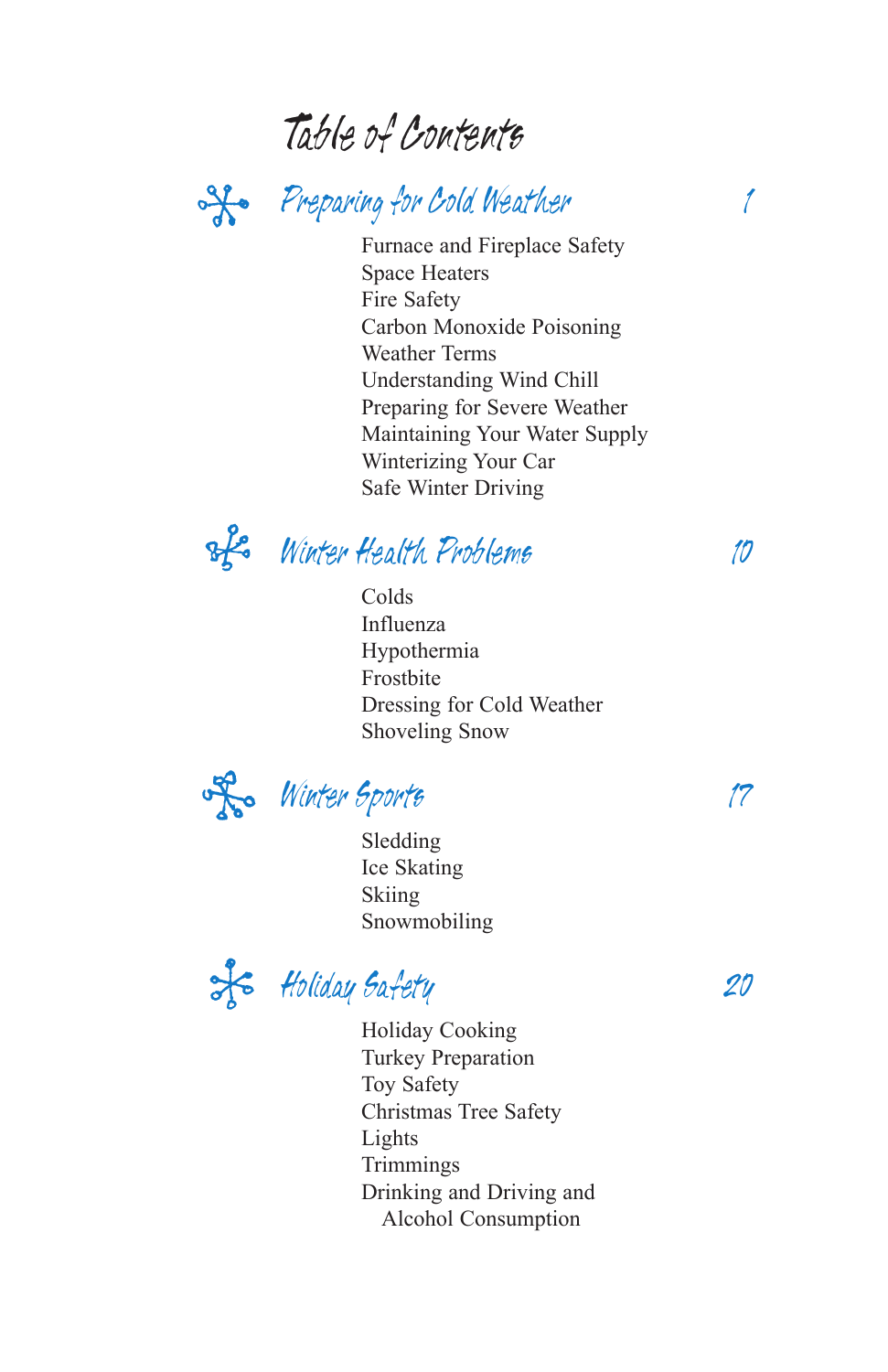## Preparing for Cold Weather

Some people dread the thought of the thermometer dipping below the freez-<br>Sing mark. Others look forward to the first chill in the air, knowing it means<br>the first snowfall and the holiday season are just around the corner. ing mark. Others look forward to the first chill in the air, knowing it means the first snowfall and the holiday season are just around the corner. Snow and ice provide an ideal outdoor playground for children and adults, but also present hazards for those who need to drive or to take part in outdoor activities when the temperature drops. For these reasons, it is important to prepare for winter's arrival by taking the precautions outlined in this booklet before the season has a chance to get the best of you.

Furnace and Fireplace Safety

P repare the furnace and fireplace before you use them each year. Many people rely on their furnaces and fireplaces to function properly year after year without cleaning or maintenance. This is a dangerous practice. Every year, more than 8,000 Americans require emergency treatment for injuries associated with furnaces.



Take the following precautions each year before you use your furnace or fireplace for the first time:

- Move all materials that burn easily away from the furnace, including old rags, sawdust, wood scraps and flammable liquids such as gasoline and kerosene. (Because vapors from flammable liquids ignite easily, store these liquids in tightly capped containers.)
- Have a professional inspect your chimney and flue at least once a year and clean them if necessary. Carbon monoxide levels can become dangerous if smoke cannot escape from blocked flues or chimneys. Also, soot in flues and chimneys is highly combustible and can easily ignite, sending a ball of fire from the furnace or fireplace into the house.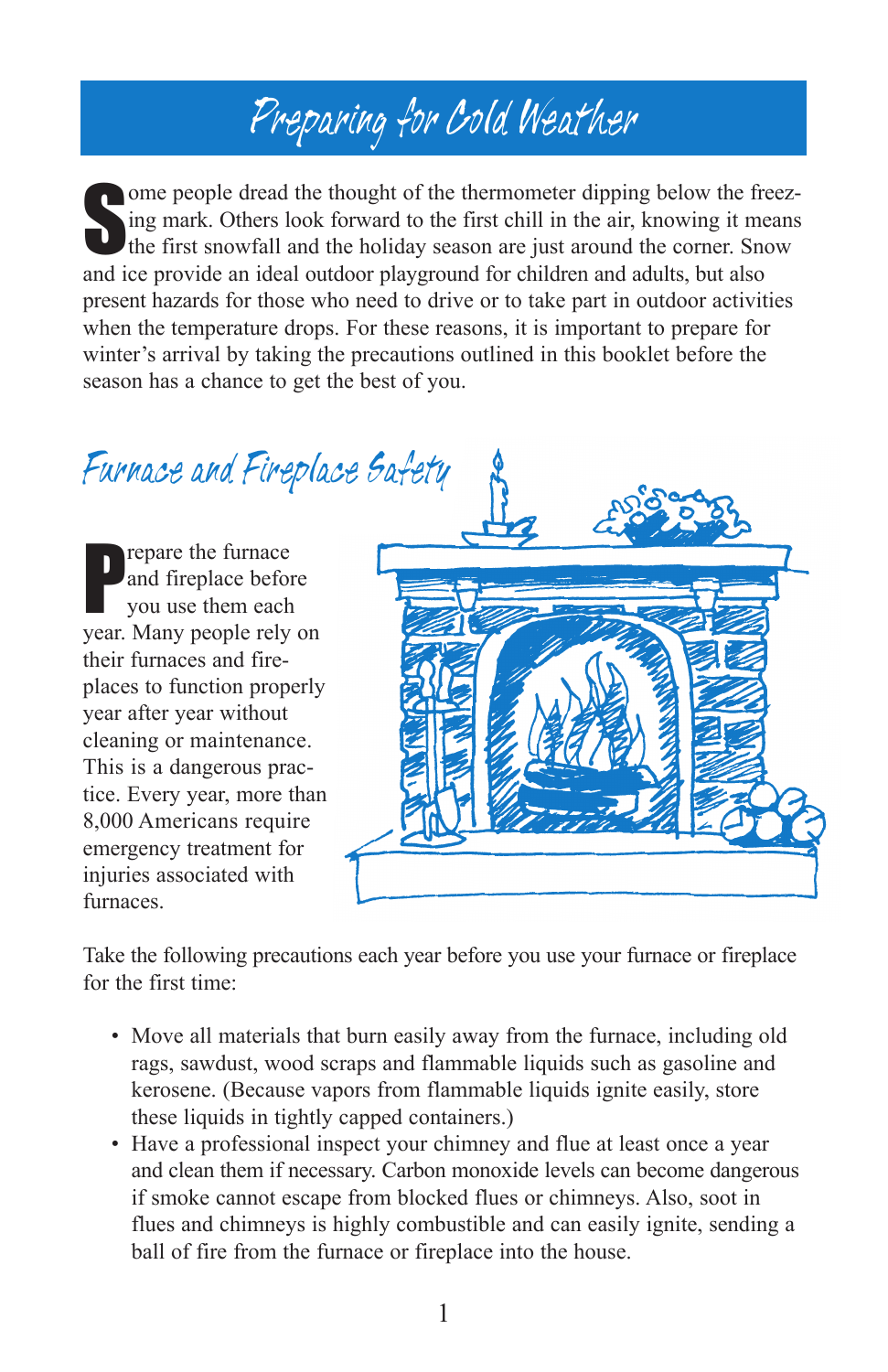- Change or clean your furnace filter.
- Have a professional check your furnace to be sure it is in good repair. Some furnace services can check to see if the furnace gets enough fresh air. Many homes are over-insulated and lack intake-air piping. This causes the furnace to burn improperly and can reduce the oxygen in your home to a dangerously low level.
- If you have a fireplace, be sure it was made to be used and is not just for decoration.
- Only burn materials designed for a fireplace: Paper can fly out the chimney, coal and charcoal release carbon monoxide, and Styrofoam™ emits a deadly gas. If using artificial logs, burn just one at a time. They may produce more heat than the fireplace can withstand.
- Do not burn wrapping paper in a fireplace. Because wrapping paper ignites suddenly and burns intensely, a flash fire could occur.
- Always use a fireplace screen to prevent hot embers from popping out into the room.
- Do not go to bed or leave the house until you are sure the fire is completely out. Securely shut the fireplace screen or doors.
- Put ashes in a metal container and empty it after each time you clean the fireplace.
- Install smoke and carbon monoxide detectors on every level of the home. Test the alarms periodically and change the batteries at least once a year.

Space Heaters

t o decrease heating bills, many people use space, or room, heaters. Misuse of space heaters can put you and your family at risk of fire or burn injuries. In addition, any heater that uses wood, coal, natural gas or kerosene produces carbon monoxide gas, which can be lethal. Adequate ventilation is essential – not just in recreational vehicles and mobile homes, but in any dwelling. Never use charcoal grills or Sterno-type fuels as indoor sources of heat.

Here are some tips if you must use a space heater:

- Follow all instructions and cautions that come with any fuel-burning device.
- All heaters should carry the label of a recognized testing laboratory.
- Place space heaters at least three feet from any surfaces or materials that burn easily.
- Place space heaters on a level, hard and non-flammable surface, not on rugs or carpets.
- When buying space heaters, look for devices with automatic shut-off features and heating element guards. Use only heaters that shut off automatically if they tip over and when the room is warmed.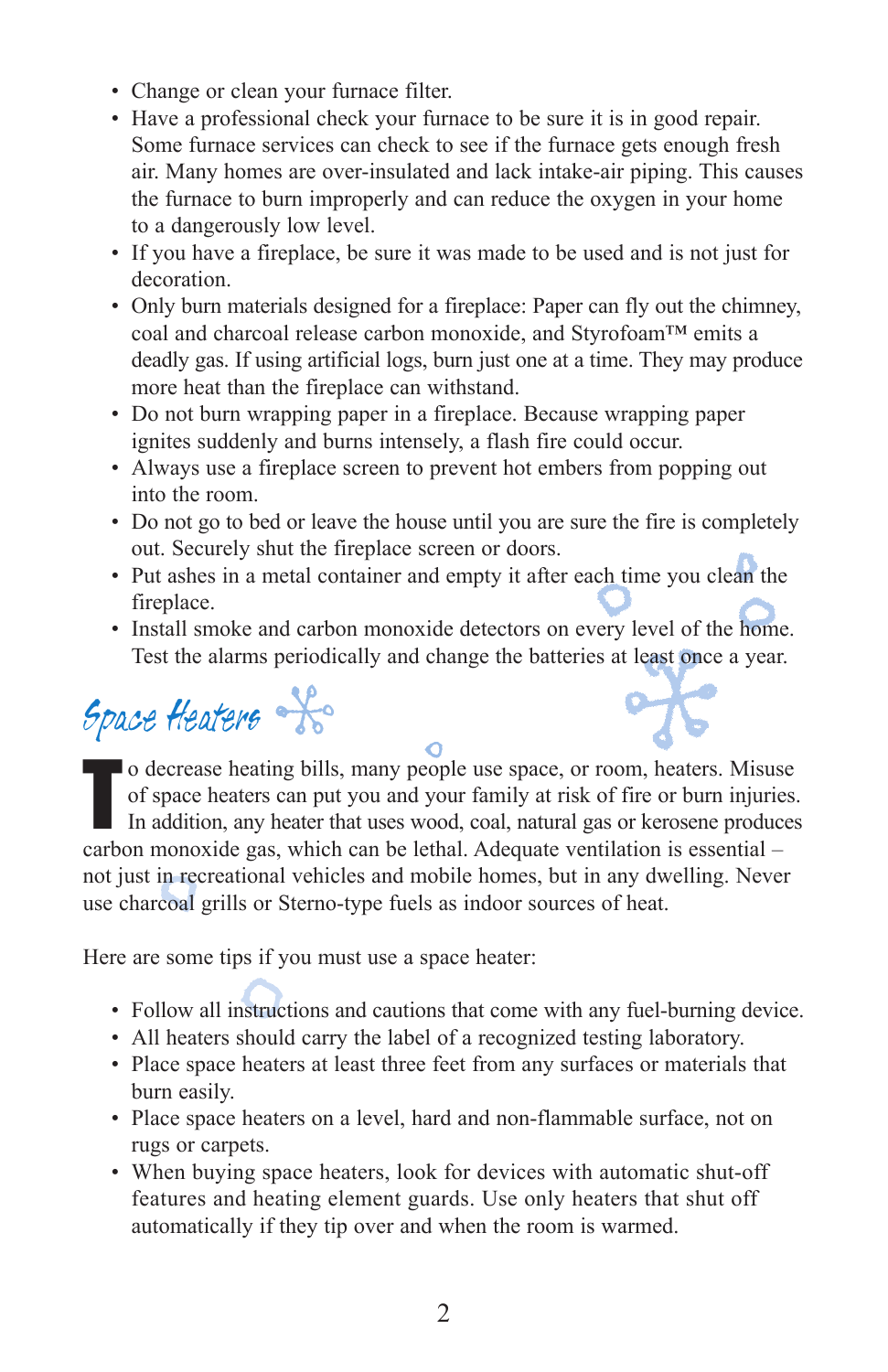- If you cannot avoid using an unvented gas or kerosene heater in a room, keep the door ajar and crack a window to ensure enough air for ventilation and fuel burning.
- If you have a liquid-fueled space heater, use only the fuel recommended by the manufacturer. Never use gasoline or any other substitute fuel. These space heaters are illegal in some areas, so check local ordinances.
- When refueling a space heater, turn off the heater and let it cool down completely before adding fuel.
- Kerosene heaters must be fueled outside. Wipe up any spills promptly.
- Do not sleep in any room with an unvented gas or kerosene space heater. If the heater is not vented, turn it off when you go to bed.
- Check electric heaters for frayed cords or broken filaments.
- Kerosene heaters can use up the oxygen in a room or small house, so use a heater with a sensor that detects the oxygen level.
- Do not leave children or pets unsupervised when a portable space heater is in use. Even the slightest contact with a heating coil or element can cause a severe burn.
- Avoid using extension cords with space heaters. If you must use one, make sure you choose an extension cord of the right wire gauge size and type for your heaters.
- Keep the heater's power supply cord away from high-traffic areas in your home, so people do not walk on or trip over the cord.

#### Fire Safety

B ecause more and more people have smoke alarms and take other fire prevention steps, the number of deaths and injuries from fires has greatly decreased. Take the following steps to fireproof your home and to prepare your family in the event of a fire:



- Install smoke alarms on each level of your home, at each staircase and near the kitchen and bedrooms. Clean and test them regularly — as often as every two or three months — to ensure the batteries are in good condition.
- Plan two escape routes out of each room. Designate a meeting place outside to account for all family members.
- Teach family members to feel the bottoms of doors and not to open any that are hot.
- Keep a collapsible ladder on the upper floors of the house.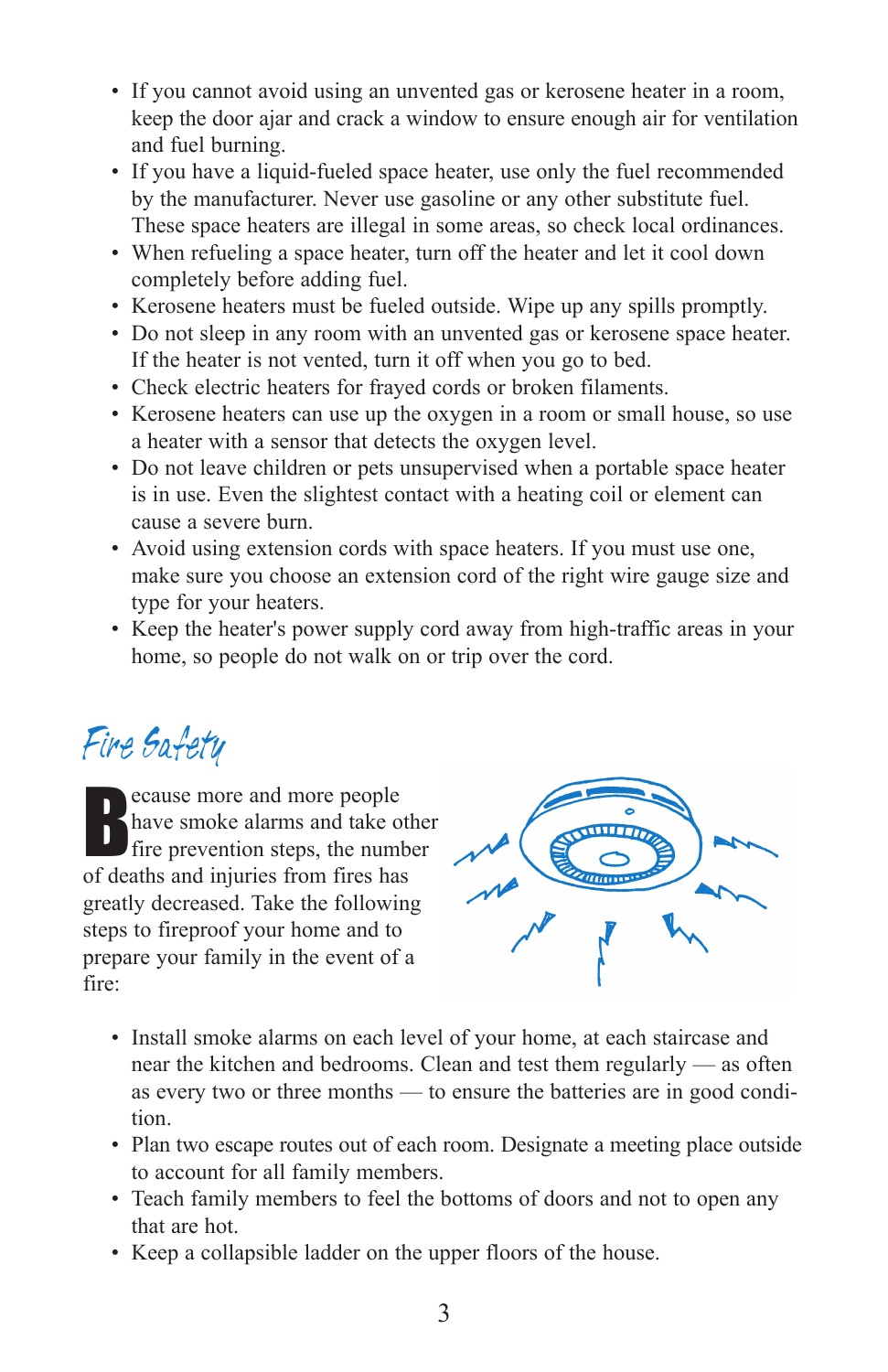- Keep a whistle in each bedroom so family members can alert others in the house of fire.
- Learn your area's emergency response number 911 or the phone number for local police and fire departments. Post these numbers near all phones.

#### Carbon Monoxide Poisoning

Y ou cannot see or smell carbon monoxide (CO), but at high levels it can kill a person in minutes. CO is produced whenever any fuel such as gas, oil, kerosene, wood or charcoal is burned. If appliances that burn fuel are maintained and used properly, the amount of CO produced is usually not hazardous. However, if appliances are not working properly or are used incorrectly, dangerous levels of CO can result. Hundreds of people die accidentally every year from CO poisoning caused by malfunctioning or improperly used fuelburning appliances.

Symptoms of mild to moderate CO poisoning may resemble winter flu or food poisoning, particularly in children, and include headaches, dizziness, nausea, and lethargy. Mild to moderate CO poisoning also may have longer-term effects on your health. Higher levels of exposure can cause fainting, marked confusion and collapse. If exposure continues, death can result.

When unexplained symptoms persist and affect more than one person in your home and fuel-burning appliances are used, CO poisoning should be considered. This is especially true during the heating season.

Install a battery-operated CO detector near every room used for sleeping purposes and check or replace the battery when you change the time on your clocks each spring and fall. CO detectors are not a replacement for proper use and maintenance of your fuel-burning appliances.

If your CO detector alarm sounds, call 911 and leave the area immediately. Never ignore the alarm. Affected individuals should be led to fresh air and provided with oxygen, if necessary. Follow standard first aid practices: Keep victims warm and quiet until help arrives.

After it is safe to return to your home, call a qualified professional to inspect your fuel-burning appliances or other sources of combustion to make sure they are working correctly.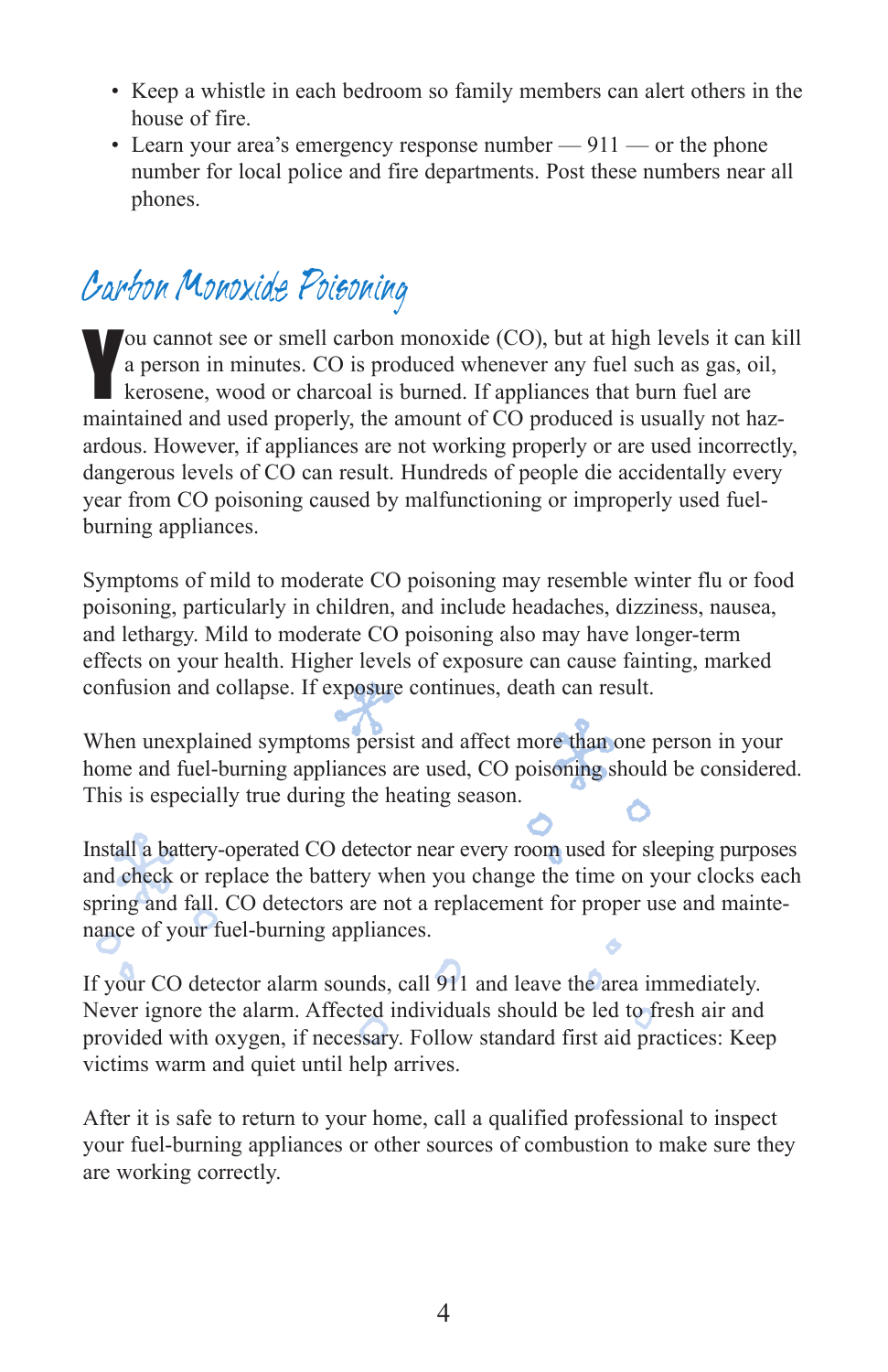#### **Prevention is the Key to Avoiding Carbon Monoxide Poisoning**

Have your fuel-burning appliances, including oil and gas furnaces, gas water heaters, gas ranges and ovens, gas dryers, gas or kerosene space heaters, fireplaces and wood stoves, inspected by a qualified professional at the beginning of every heating season. Make certain that the flues and chimneys are connected, in good condition, and not blocked.

- Choose appliances that vent their fumes to the outside whenever possible, have them properly installed and maintain them according to manufacturers' instructions.
- Do not idle the car in a garage even if the garage door to the outside is open. Fumes can build up very quickly in the garage and living area of your home.
- Do not use a gas oven to heat your home, even for a short time.
- Do not burn anything in a stove or fireplace that is not vented.
- Do not use gasoline-powered engines (generators, snow blowers, etc.) in your house, garage or other enclosed spaces.
- Do not use a charcoal grill, camping stove or Sterno-type fuel for cooking indoors – even in a fireplace.
- Do not ignore symptoms, particularly if more than one person is experiencing them. You could lose consciousness and die if you do nothing.

#### Weather Terms

Inter storms may bring freezing rain or sleet, ice or heavy snow. Learn<br>weather terms, and use the radio and television to keep updated on the<br>latest weather conditions. weather terms, and use the radio and television to keep updated on the latest weather conditions.

- Freezing Rain and Freezing Drizzle Rain that freezes as it strikes the ground and other surfaces, forming a coating of ice.
- Sleet Small particles of ice, usually mixed with rain.
- Snow Flurries Periods of snow falling on and off again for short amounts of time. Accumulation is generally limited.
- Winter Storm Watch A possibility of severe winter conditions exists. Expect freezing rain, sleet or heavy snow, together or separately.
- Winter Storm Warning Severe winter weather conditions with snowfall of 4 or more inches in a 24-hour period can be expected. Sleet or freezing rain may accompany the snow.
- Travelers' Advisory Issued when falling, blowing or drifting snow, freezing rain or drizzle, sleet or strong winds may make driving difficult,
- but conditions are not yet serious enough to issue a winter storm warning.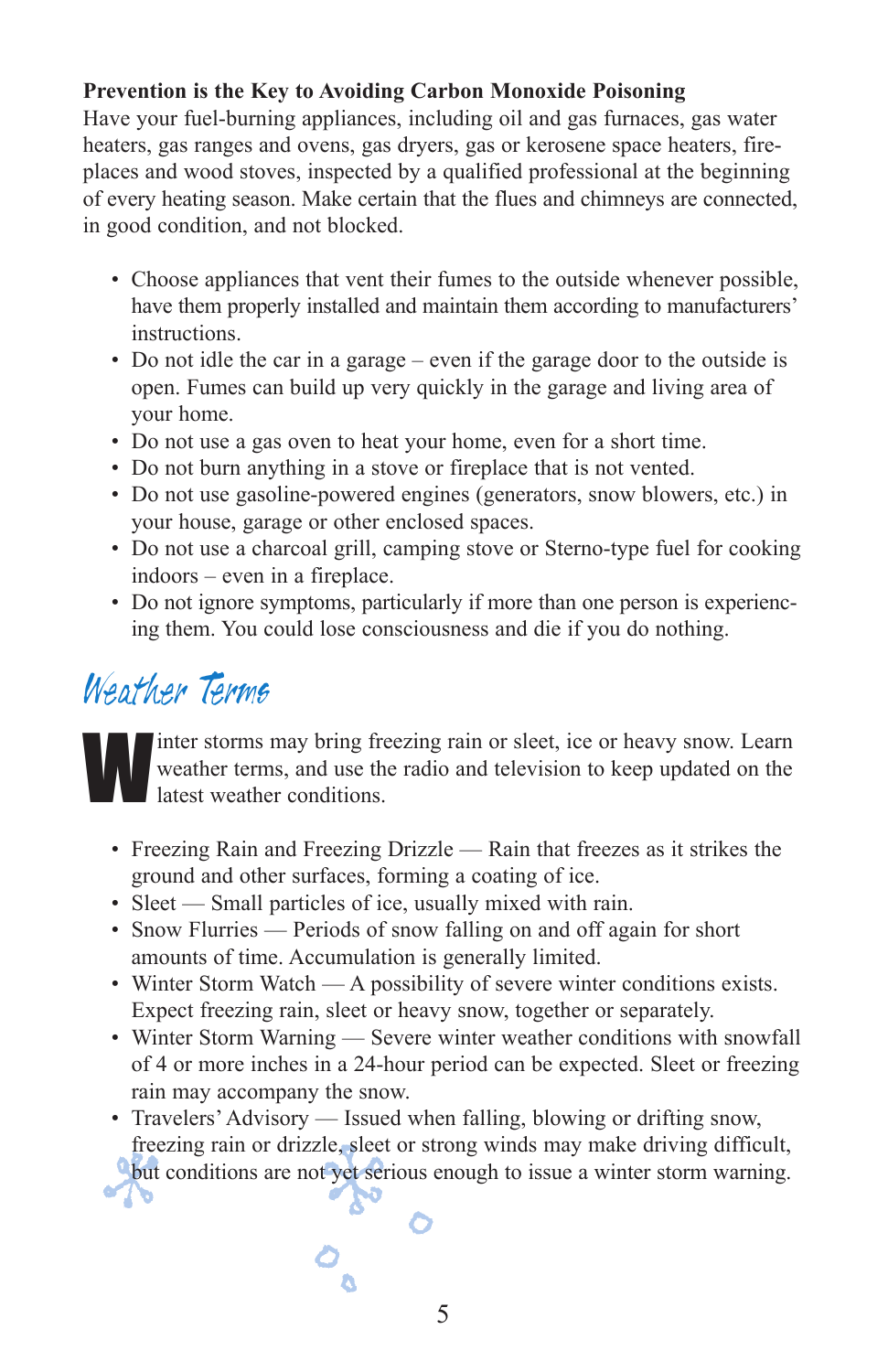• Wind Chill — The "feels like" temperature, combining the wind speed and the actual temperature. Knowledge of this helps to determine how you should dress for spending time outdoors.

| Wind Chill Factor                                                                                                                                                                                                                                                  |                      |    |    |    |                 |                |                |      |  |  |                                                     |  |
|--------------------------------------------------------------------------------------------------------------------------------------------------------------------------------------------------------------------------------------------------------------------|----------------------|----|----|----|-----------------|----------------|----------------|------|--|--|-----------------------------------------------------|--|
| <b>Understanding Wind Chill</b><br>As the speed of the wind increases, it can carry heat away from<br>your body much more quickly. When there are high winds,<br>serious weather-related health problems are more likely, even<br>when temperatures are only cool. |                      |    |    |    |                 |                |                |      |  |  |                                                     |  |
| Actual air temperature in <sup>o</sup> F                                                                                                                                                                                                                           |                      |    |    |    |                 |                |                |      |  |  |                                                     |  |
| Wind speed<br>(m.p.h.)                                                                                                                                                                                                                                             |                      |    |    |    |                 |                |                |      |  |  | 40 35 30 25 20 15 10 5 0 -5 -10 -15 -20             |  |
|                                                                                                                                                                                                                                                                    | Apparent temperature |    |    |    |                 |                |                |      |  |  |                                                     |  |
| $\overline{\boldsymbol{4}}$                                                                                                                                                                                                                                        | 37                   | 32 | 26 | 20 | 14              | 8              | 3 <sup>1</sup> | $-3$ |  |  | $-9$ $-15$ $-20$ $-26$ $-32$                        |  |
| 5                                                                                                                                                                                                                                                                  | 36                   | 31 | 25 | 19 | 13              | $\overline{7}$ | 1              |      |  |  | $-5$ $-11$ $-16$ $-22$ $-28$ $-34$                  |  |
| 10                                                                                                                                                                                                                                                                 | 34                   | 27 | 21 | 15 | 9               | 3 <sup>1</sup> |                |      |  |  | $-4$ $-10$ $-16$ $-22$ $-28$ $-35$ $-41$            |  |
| 20                                                                                                                                                                                                                                                                 | 30                   | 24 | 17 | 11 | $4\overline{ }$ |                |                |      |  |  | $-2$ $-9$ $-15$ $-22$ $-29$ $-35$ $-42$ $-48$       |  |
| 30                                                                                                                                                                                                                                                                 | 28                   | 22 | 15 | 8  | $\mathbf{1}$    |                |                |      |  |  | $-5$ $-12$ $-19$ $-26$ $-33$ $-39$ $-46$ $-53$      |  |
| 40                                                                                                                                                                                                                                                                 | 27                   | 20 | 13 | 6  |                 |                |                |      |  |  | $-1$ $-8$ $-15$ $-22$ $-29$ $-36$ $-43$ $-50$ $-57$ |  |
| 50                                                                                                                                                                                                                                                                 | 26                   | 19 | 12 |    |                 |                |                |      |  |  | 4 -3 -10 -17 -24 -31 -38 -45 -52 -60                |  |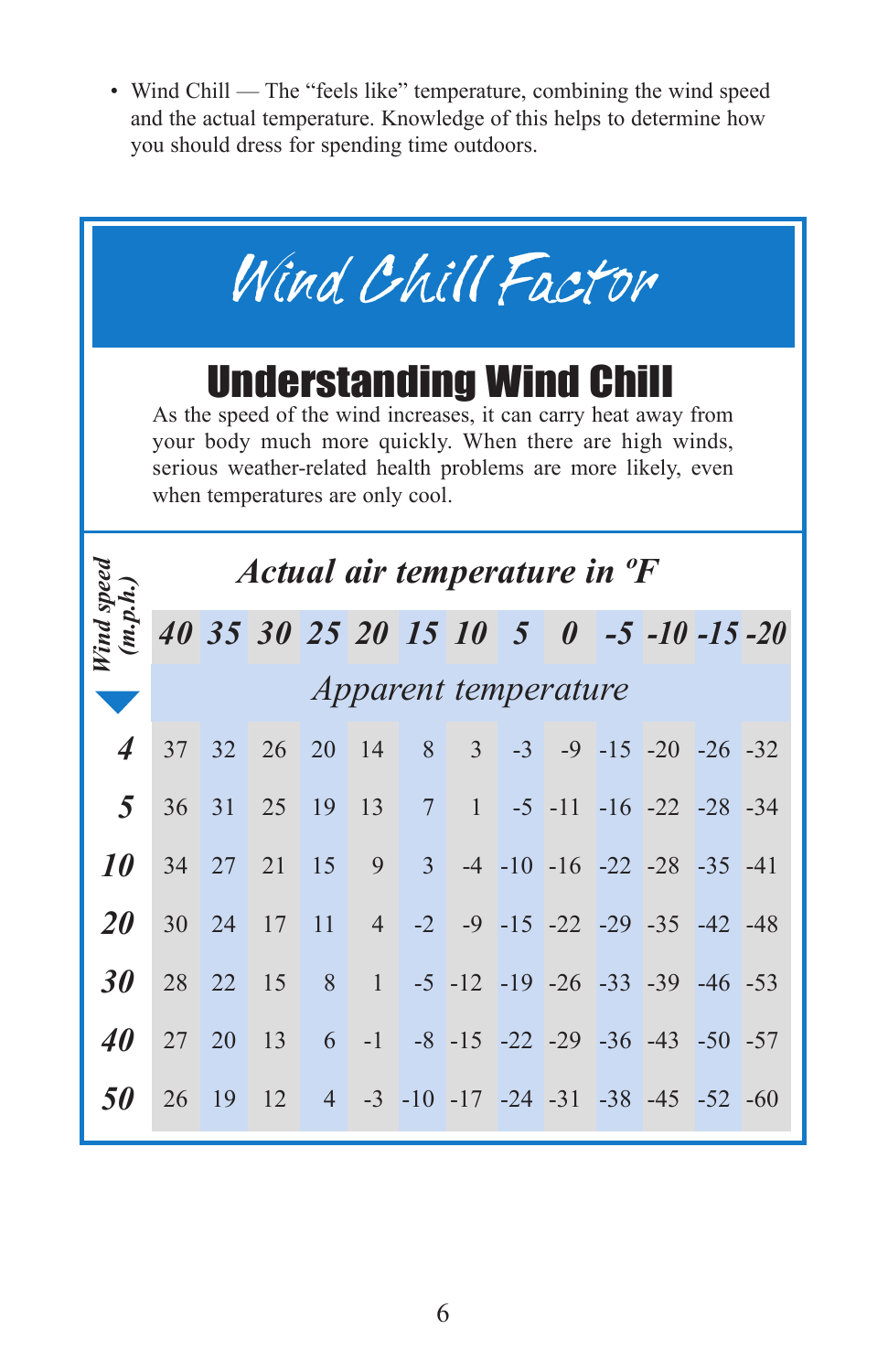## Preparing for Severe Weather

efore severe weather strikes,<br>stock emergency supplies in<br>the event you are snowbound stock emergency supplies in the event you are snowbound or without electricity for a period of time.

Emergency supplies include the following items:



- Portable radios and flashlights and extra fresh batteries. Make certain these items work.
- A supply of non-perishable food that can be prepared without an electric or gas stove, and emergency cooking equipment and the fuel needed to operate it.
- An emergency supply of water (one gallon per person per day), especially if the standard water supply relies on a water well activated by an electric pump.
- Appropriate clothing, such as insulated underwear, many layers of thin clothing (rather than single layers of thick clothing), mittens (rather than gloves), hats, scarves, boots and warm socks.
- Sufficient heating fuel.
- Emergency heating equipment and fuel (e.g., non-electric heater or gas fireplace). If you plan to rely on a wood burning stove or fireplace, be sure to have a supply of dry, seasoned wood.
- Fire extinguishers. Teach all family members how to use them.
- An ample supply of prescription medicines.

If you are stranded at home and it is necessary to use an alternative form of heat, keep the following in mind:

• Use heating fuel sparingly.

ь

- To conserve fuel, lower the heat and close off rooms that are not in use. Avoid unnecessary opening of doors and windows. Stuff towels or rags in cracks under doors, and close draperies or cover windows with blankets at night.
- When using fuel heating devices, such as kerosene fuel heaters, avoid a build-up of dangerous fumes by maintaining adequate airflow.

 $\ddot{\circ}$ 

 $\circ$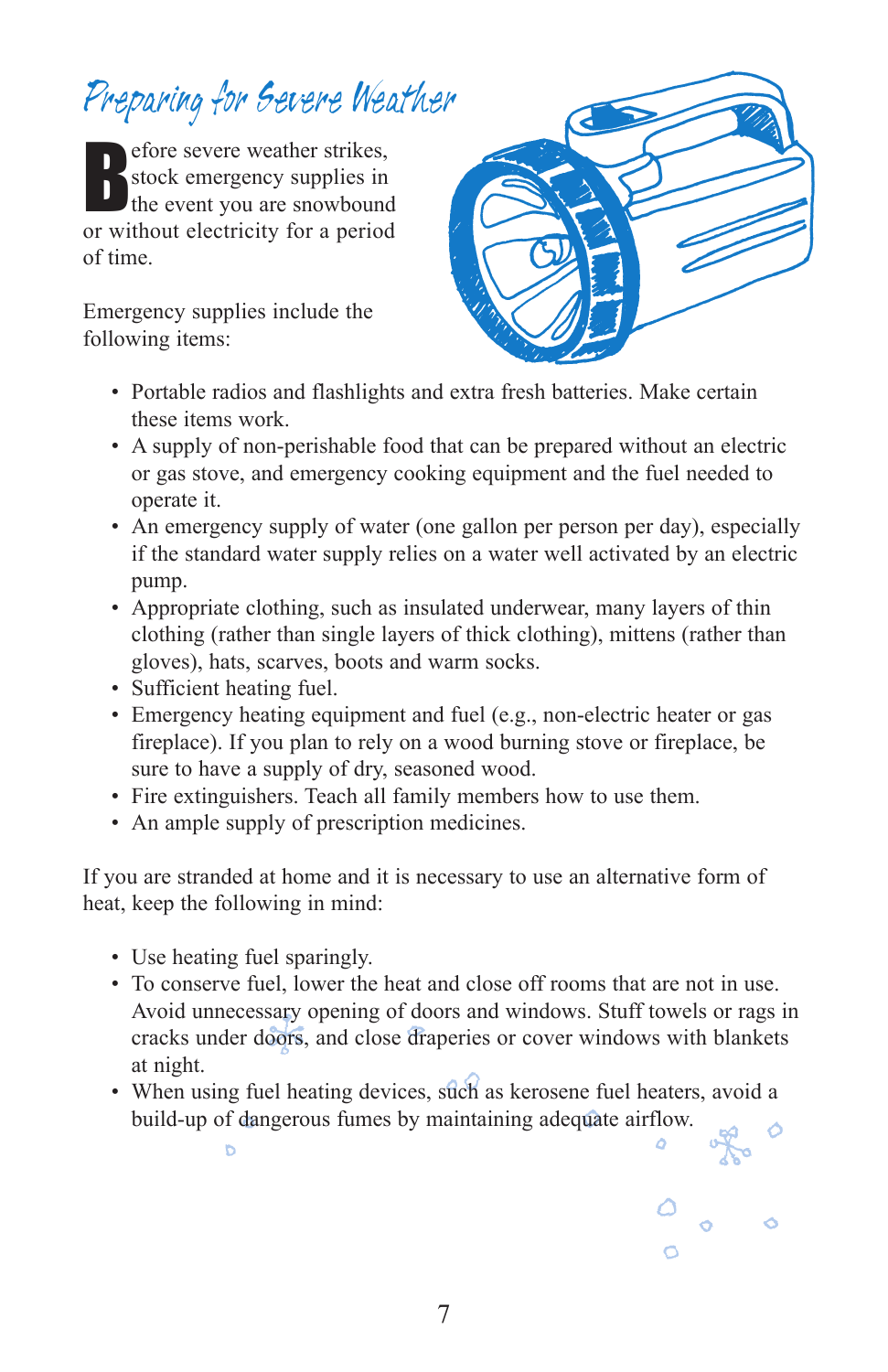### Maintaining Your Water Supply

e xtreme cold can cause water pipes in your home to freeze and sometimes rupture. When very cold temperatures are expected —

- Leave all water taps slightly open so they drip continuously.
- Keep the indoor temperature warm.
- Improve the circulation of heated air near pipes. For example, open cabinet doors beneath the kitchen sink.

If your pipes do freeze, do not thaw them with a torch. Instead, thaw them slowly by directing the warm air from an electric hair dryer onto the pipes.

If you cannot thaw your pipes, or if the pipes are ruptured, use bottled water or get water from a neighbor's home. As an emergency measure — if no other water is available — snow can be melted for water. Bringing water to a rolling boil for three minutes will kill most microorganisms or parasites that may be present, but will not remove chemical pollutants sometimes found in snow.



#### Winterizing Your Car

heck your owner's manual for instructions on getting your car ready for The section where is manual for instructions on getting your car ready for winter. Recommended steps include inspecting the battery and the ignition, as well as the cooling, fuel and exhaust systems. Also, be certain your winter. Recommended steps include inspecting the battery and the ignition, as well as the cooling, fuel and exhaust systems. Also, be certain and review the following driving tips. ۵

92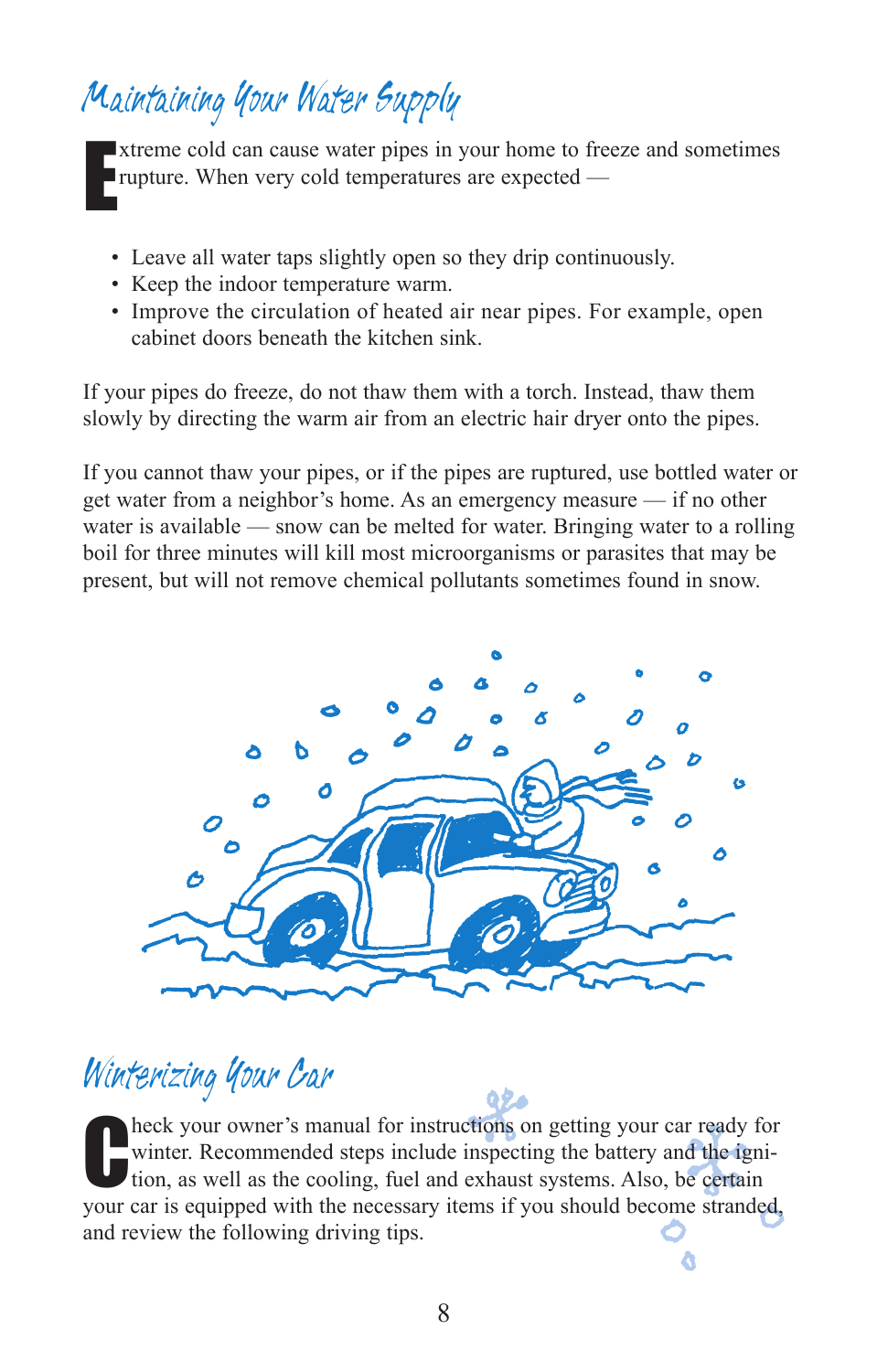#### Safe Winter Driving

Fewer daylight hours and the low temperatures that produce slippery reconditions make winter the most hazardous driving season. Drive slow and increase your following distance. Brake gently with a slow, steady ewer daylight hours and the low temperatures that produce slippery road  $\blacksquare$  conditions make winter the most hazardous driving season. Drive slower stroke, repeated as necessary to maintain control of the car. If your car is equipped with an anti-lock braking system, press and hold the brake to the floor. Do not "pump" the brakes. Let the anti-lock braking system take control of the braking.

Brake early when coming to an intersection or stop. Approach bridges, shaded spots and overpasses slowly as they may remain icy after the rest of the road is clear and dry.

If you begin to slide, do not hit the brakes. Keep a firm grip on the steering wheel and steer the car in the direction you want the front to go. Do not touch the brakes or the gas until the tires regain traction. Do not use cruise control.

Before starting even a short trip in bad weather, check the car's lights, heater, wiper blades, antifreeze and gas tank (which should be full). Chains also may be used in states where they are legal. If you have a cell phone, be sure it is fully charged and take it with you.

It is best not to travel alone, no matter what distance you plan to go. Make sure someone else knows where you are going, the route you plan to take and when you expect to arrive. Travel by daylight, if possible, and use major highways. Keep the car radio tuned to weather and road reports.

If you are stranded, do not panic. Turn on your emergency signal flashers or hang a cloth from the radio aerial or car window. REMAIN IN YOUR CAR and wait for help to arrive.

Run your car engine to keep warm, but do so sparingly to conserve fuel. Also, remember to crack a window for proper ventilation and keep the exhaust pipe cleared of snow. Do not let everyone in the car sleep at the same time. One person should watch for rescue crews. To maintain body heat, exercise and keep active as much as possible while remaining inside the car, but do not overexert.

Carry credit cards or extra cash in the event you must stop for overnight lodging or to have your car serviced.

More information on road conditions can be found at www.dot.state.il.us or by calling 800-452-4368.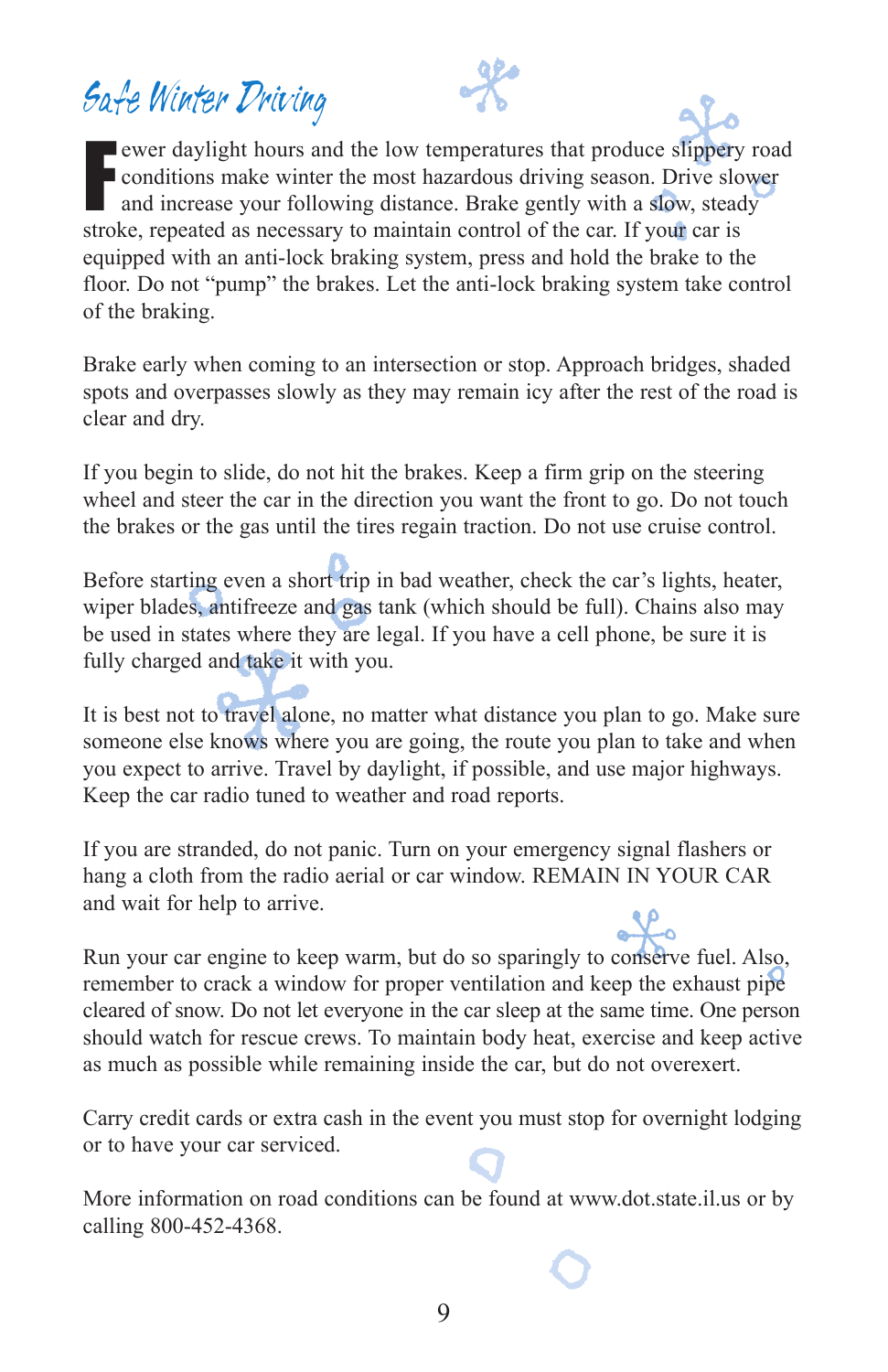Before travelling during the winter months, equip your car with the following items:

- Blankets
- Appropriate dress, includingwarm mittens and socks, boots, warm hat, insulated underwear, layers of lightweight clothing
- Fresh batteries
- Flashlight
- Battery-powered radio
- Sand and traction mats or old rugs
- Shovel
- Windshield scraper
- Booster cables
- Tool kit
- Tow-line or rope
- Fire extinguisher
- Bottled water
- Coffee cans with lids, to melt snow for water and sanitary purposes
- •High-calorie non-perishable food (granola bars, raisins, peanut butter)
- First-aid supplies
- Matches and candles
- Road maps and a compass
- Flares

#### Winter Health Problems

#### Colds

t de la partie de la partie de la partie de la partie de la partie de la partie de la partie de la partie de l<br>Décembre de la partie de la partie de la partie de la partie de la partie de la partie de la partie de la part he "common cold" got its name for good reason: Colds are the world's most common illness. Few persons manage to escape the viruses that cause a cold. More than 100 such viruses exist. Persons in the United States average three colds every year.

The cold virus usually enters your body through your nose or throat. Then the virus begins to multiply. But a cold infection lasts only a week or two.

You may experience all or some of the symptoms associated with the common cold: sore throat, sneezing, runny nose, watery eyes, aches and pains, mild fever, nasal congestion and coughing.

![](_page_13_Picture_25.jpeg)

To treat a cold —

- Take a mild pain reliever for the aches and pains and to reduce fever,
- avoid unnecessary activity and get as much bed rest as possible, and
- consume extra amounts of fluids, especially fruit juices.

Although thousands of cough and cold remedies are available over the counter, none of them will prevent, cure or even shorten the course of a common cold.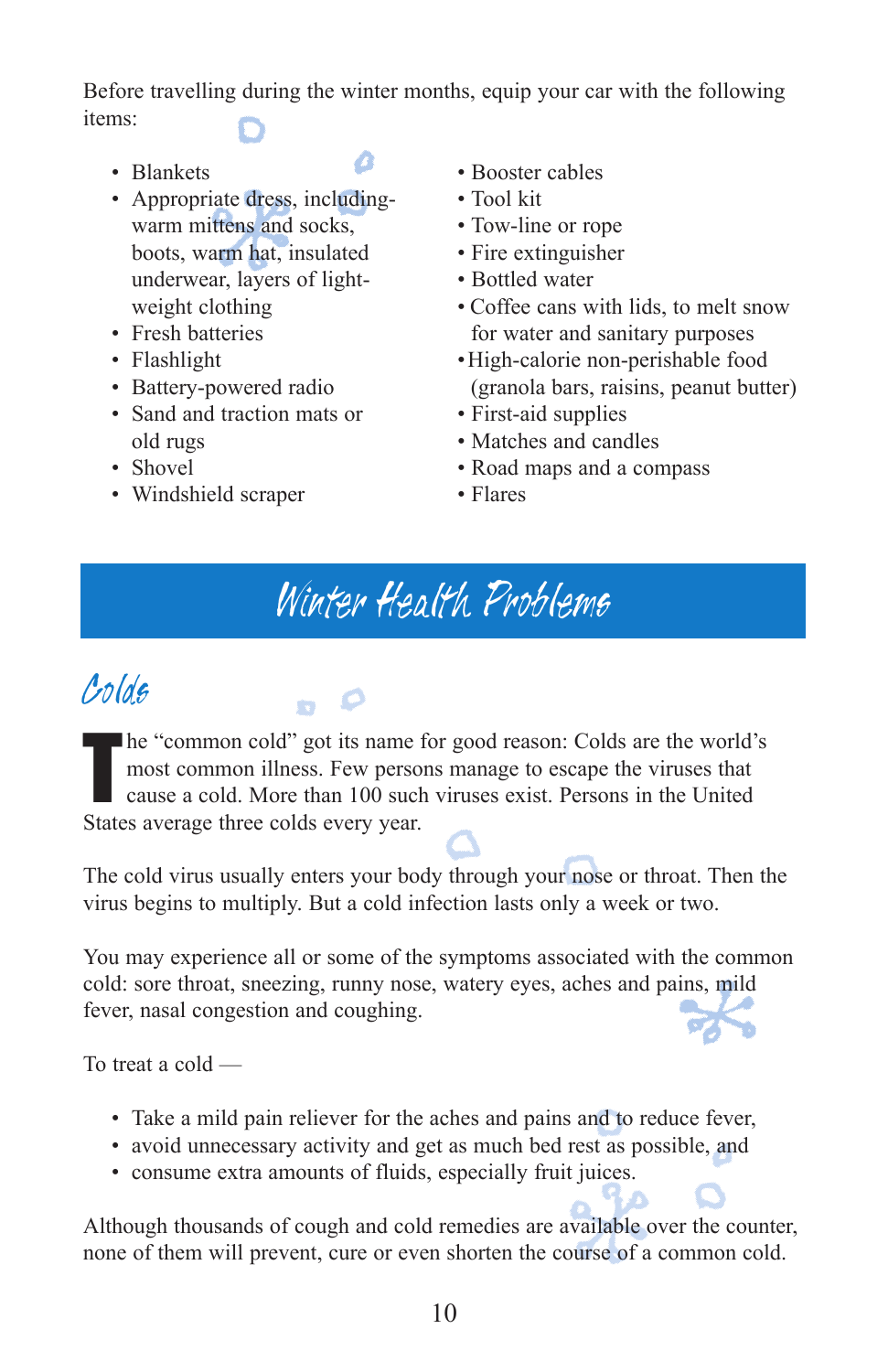They only relieve symptoms so you feel more comfortable while you have the cold. Do not take medication that relieves symptoms you do not have.

There is no practical way to avoid catching a cold. There is no vaccine that will protect you from cold viruses. You can, however, take a few measures to lessen your chances of catching cold or to help avoid complications when you do:

- Keep up your natural resistance through good nutrition and plenty of sleep and exercise.
- Keep the thermostat in your home down and the humidity up. Overheating your home dries out the air, which then dries out the mucus membranes in your nose and throat. The membranes can crack, which may allow cold viruses to enter.
- As much as possible, avoid direct contact with those who do have colds.
- Wash your hands frequently.

#### Influenza

nfluenza, commonly<br>
called the flu, is caused<br>
by viruses that infect the nfluenza, commonly called the flu, is caused respiratory tract (nose, throat and lungs) and spread from person to person when an infected person coughs or

![](_page_14_Picture_8.jpeg)

sneezes. Unlike many other viral respiratory infections, such as the common cold, the flu can cause severe illness and life-threatening complications in some people. The best way to prevent this illness is by getting a flu vaccination each fall.

The flu season usually runs from November until April and often peaks between January and March. While October and November is the best time to be vaccinated, a flu shot can be given any time during the flu season.

Symptoms of flu include fever, headache, extreme tiredness, dry cough, sore throat, runny or stuffy nose, and muscle aches. Children can have additional gastrointestinal symptoms, such as nausea, vomiting and diarrhea, but these symptoms are uncommon in adults. Although the term "stomach flu" is sometimes used to describe vomiting, nausea or diarrhea, these illnesses are caused by other viruses, bacteria, or possibly parasites, and are rarely related to influenza.

Influenza is highly contagious. After a person has been infected with the virus, symptoms usually appear within one to four days, with an average of about two days. Once infected, a person may be contagious from one day prior to becoming sick to five days after they first develop symptoms. Some young children and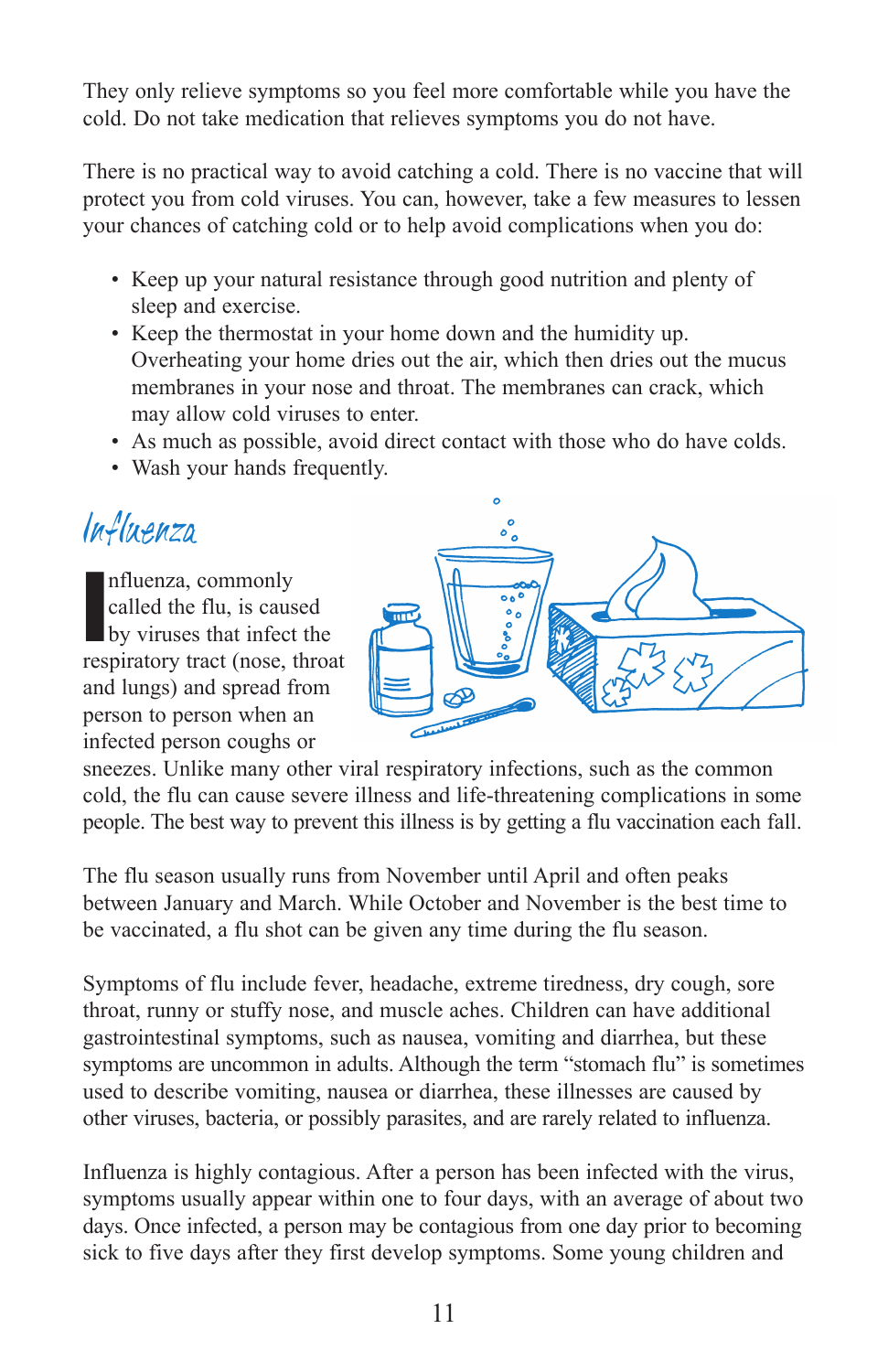people with weakened immune systems may be contagious for longer than a week.

Typical treatment includes getting bed rest, drinking plenty of liquids, avoiding alcohol and tobacco, and taking medication to relieve the symptoms of flu. In some cases, certain antiviral drugs may be prescribed to treat the flu. Influenza is caused by a virus, so antibiotics, such as penicillin, do not cure it. Never give aspirin to children or teenagers who have flu-like symptoms, particularly fever, without first speaking to your doctor.

Typically, those who get the flu recover in a matter of days. However, for the elderly or those who have a chronic health problem, influenza can result in serious complications, such as pneumonia. Persons in these high-risk categories also are more likely to die as a result of the complications of influenza.

While the vaccination is recommended for anyone who wants to avoid getting the flu, particularly adults older than 50 years of age, it is especially important for certain people. The following are those considered most at risk of complications from influenza and for whom a yearly flu shot is strongly recommended:

- Persons 65 years of age and older;
- Children ages 6 months to 59 months of age;
- Residents of long-term care facilities housing persons with chronic medical conditions.
- Persons who have long-term health problems, such as heart disease, kidney disease, lung disease, diabetes, asthma, anemia and other blood disorders.
- Persons with certain muscle or nerve disorders that can lead to breathing or swallowing problems, such as seizure disorders or severe cerebral palsy.
- Persons with a weakened immune system, including immune problems caused by medicine or infection with HIV/AIDS.
- Persons on long-term drug treatment.
- Persons undergoing cancer treatment with X-rays or drugs.
- Children and teenagers 6 months to 18 years of age who are on long-term aspirin therapy and therefore could develop Reye syndrome after the flu.
- Women who will be pregnant during influenza season.

In addition, those who care for or live with persons at high risk should get a flu shot, including:

• Health care workers (doctors, nurses, hospital and medical staff, personnel of nursing homes or chronic-care facilities, providers of home health care, emergency response workers) who have contact with patients or residents.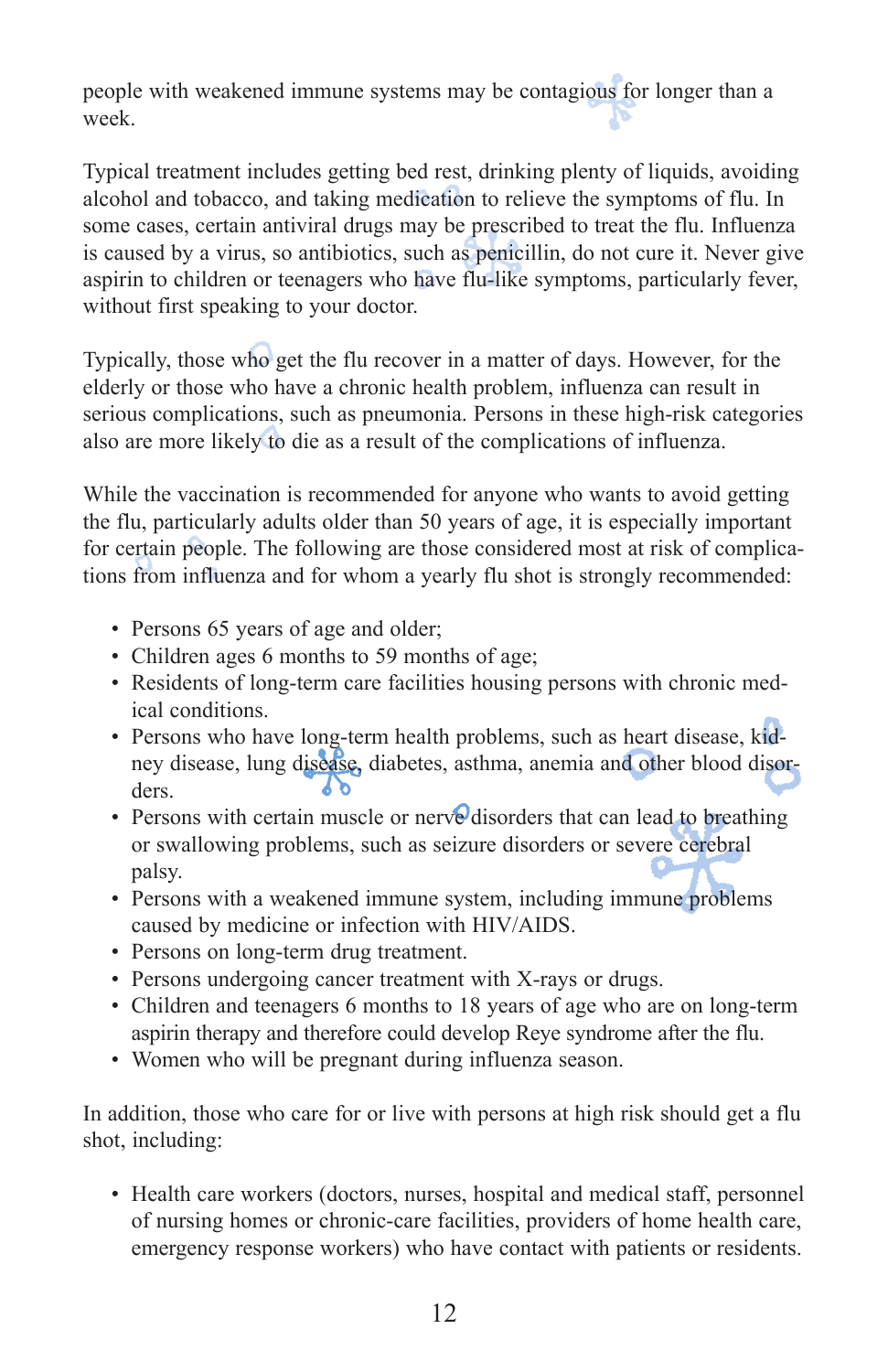- Household members, including children, who live with persons in high-risk groups.
- Care-givers for children younger than 5 years of age.

Allergic reactions to influenza vaccine are rare. However, people who are allergic to eggs, who have had Guillain-Barré Syndrome (a severe paralytic illness), who have an acute illness with fever or who have had a previous allergic reaction to influenza vaccine, should check with their physician before receiving the vaccine.

Because influenza vaccine is only effective for one year and because viruses vary from year to year, it is necessary to get a flu shot every year. The new strains are usually named for the part of the world where they first occurred; hence, they have names such as Russian, Brazil, Hong Kong and Singapore.

In addition to vaccination, the following good health habits can help prevent the flu:

- Avoid close contact with people who are sick. When you are sick, keep your distance from others to protect them from getting sick, too. If possible, stay home from work, school and errands when you are sick.
- Cover your mouth and nose with a tissue when coughing or sneezing; it may prevent those around you from getting sick. Throw the tissue away after you use it.
- Wash your hands often with soap and water to help protect you from germs, especially after you cough or sneeze. If you are not near water, use an alcohol-based hand cleaner.
- Avoid touching your eyes, nose or mouth. Germs are often spread when a person touches something that is contaminated with germs and then touches his or her eyes, nose or mouth.

## Hypothermia

ypothermia — a drop in body temperature to 95 degrees Fahrenheit (F) or<br>less — can be fatal if not detected promptly and treated properly. In the<br>United States, about 700 deaths occur each year from hypothermia. less — can be fatal if not detected promptly and treated properly. In the United States, about 700 deaths occur each year from hypothermia.

The condition usually develops over a period of time, anywhere from a few days to several weeks. Even mildly cool indoor temperatures of 60 degrees to 65 degrees F can trigger hypothermia.

Infants and the elderly are particularly at risk of hypothermia.

 $\frac{1}{2}$ 

 $\overline{C}$ 

 $0<sup>o</sup>$ 

O

۵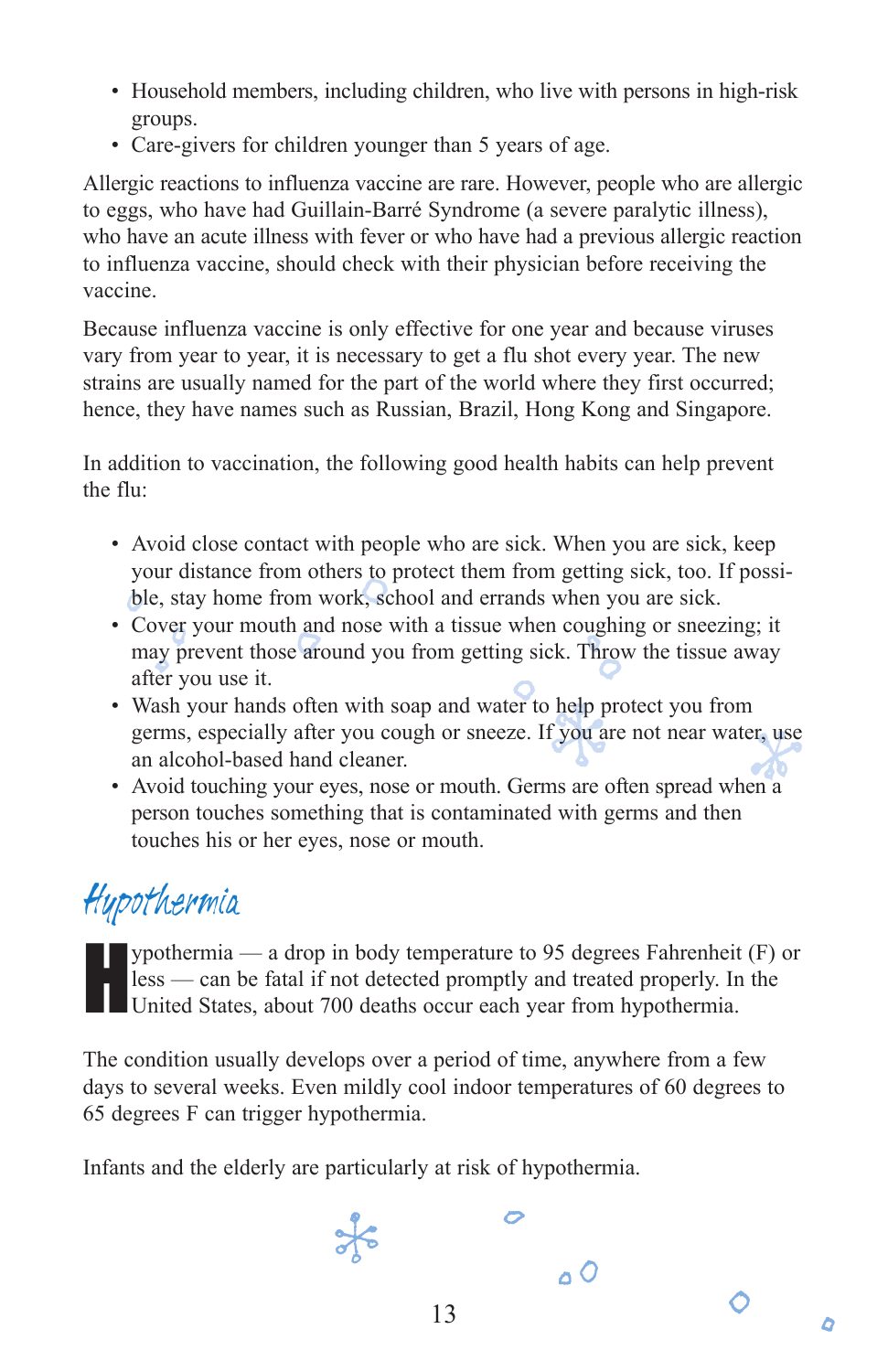Infants younger than 1 year of age should never sleep in a cold room because they lose body heat more easily than adults and because, unlike adults, infants cannot make enough body heat by shivering. Provide warm clothing and blankets for infants and try to maintain a warm indoor temperature. If the temperature cannot be maintained, make temporary arrangements to stay elsewhere. In an emergency, you can keep an infant warm using your own body heat. If you must sleep, take precautions to prevent rolling on the baby. Pillows and other soft bedding also can present a risk of smothering; remove them from the area near the baby.

Older adults often make less body heat because of a slower metabolism and less physical activity. If you are 65 years of age or older, check the temperature in your home often during severely cold weather. Also, check on elderly friends and neighbors frequently to ensure that their homes are adequately heated.

When the body temperature drops, the blood vessels near the surface of the body narrow to reduce heat loss. Muscles begin to tighten to make heat. If the body temperature continues to drop, the person will begin to shiver. The shivering continues until the body temperature drops to about 90 degrees F. If it drops below this point, a life-threatening situation exists.

There are several signs that a person may be suffering from hypothermia. For example, the condition can deprive victims of judgment and reasoning power because the cold affects the brain. Signs to look for are —

- Forgetfulness
- Drowsiness
- Slurred speech
- Change in appearance, such as a puffy face
- Weak pulse
- Slow heartbeat
- Very slow, shallow breathing
- Coma or death-like appearance, if the body temperature drops to or below 86 degrees  $\circ$  $\ddot{\circ}$

If you notice these symptoms in a person, take his or her temperature. If it is 95 degrees F or below, call a doctor or ambulance, or take the victim directly to a hospital. To prevent further heat loss, wrap the patient in a warm blanket. You also can apply a hot water bottle or electric heating pad (on a low setting) to the person's abdomen.

If the patient is alert, give small quantities of warm food or drink. Do not give alcoholic beverages.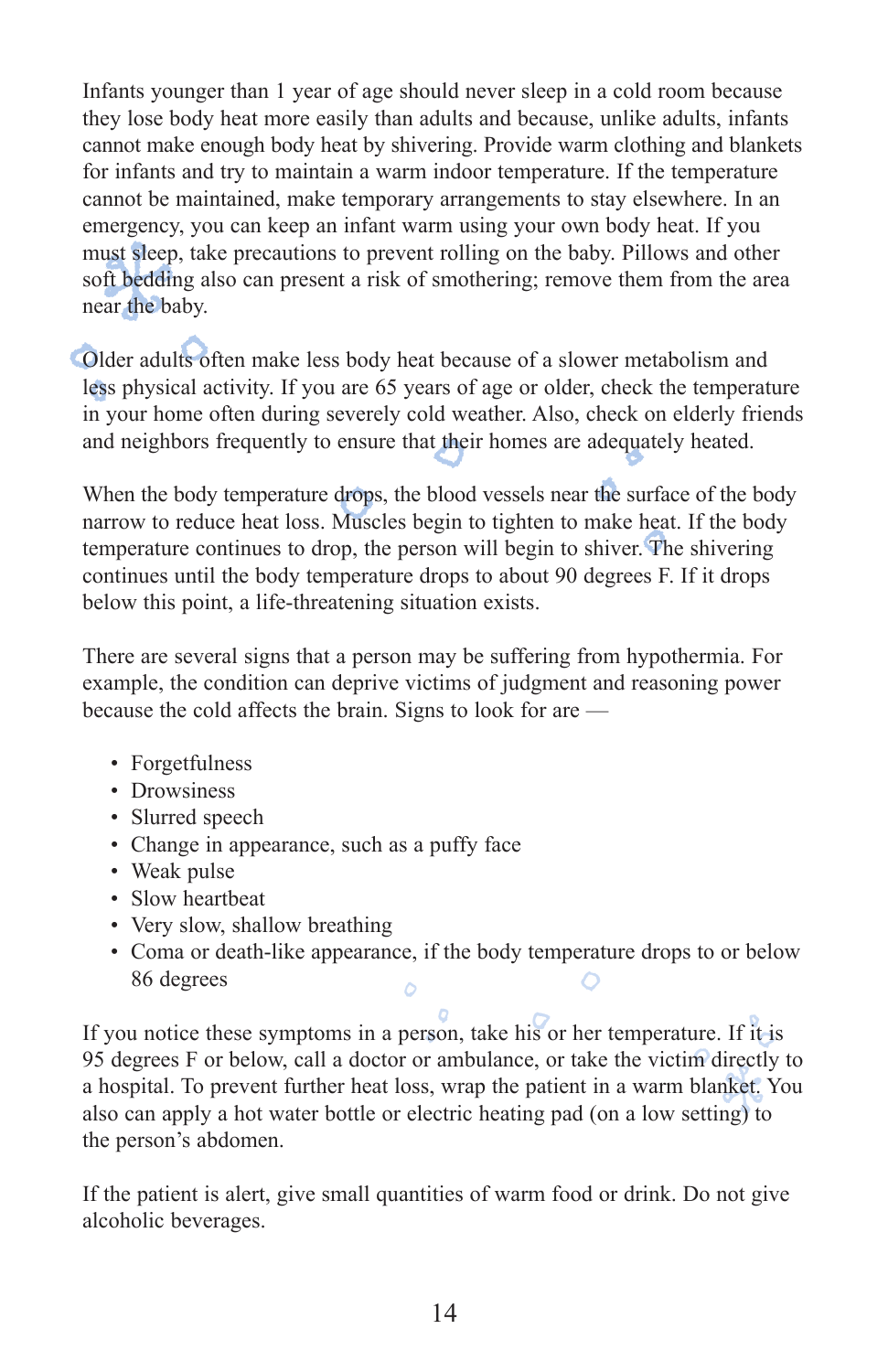![](_page_18_Picture_0.jpeg)

Do not give a hypothermia victim a hot shower or bath. It could cause shock.

Do not try to treat hypothermia at home. The condition should be treated in a hospital.

If you have elderly relatives or friends who live alone, encourage them to set their thermostats above 65 degrees F to avoid hypothermia.

#### Frosthite

**T** he parts of the body most affected by frostbite are exposed areas of the face (cheeks, nose, chin, forehead), the ears, wrists, hands and feet.

When spending time outdoors during cold weather, be alert for signs of frostbite. Frostbitten skin is whitish and stiff, and the area will feel numb rather than painful. If you notice these signs, take immediate action.

To treat frostbite, warm the affected part of the body gradually. Wrap the frostbitten area in blankets, sweaters, coats, etc. If no warm wrappings are available, place frostbitten hands under your armpits or use your body to cover the affected area. Then seek medical attention immediately.

Do not rub frostbitten areas. The friction can damage the tissue.

Do not apply snow to frostbitten areas. Because its temperature is below freezing, snow will aggravate the condition.

If frostbite occurs, take emergency action to begin warming the affected body part; then seek medical attention immediately.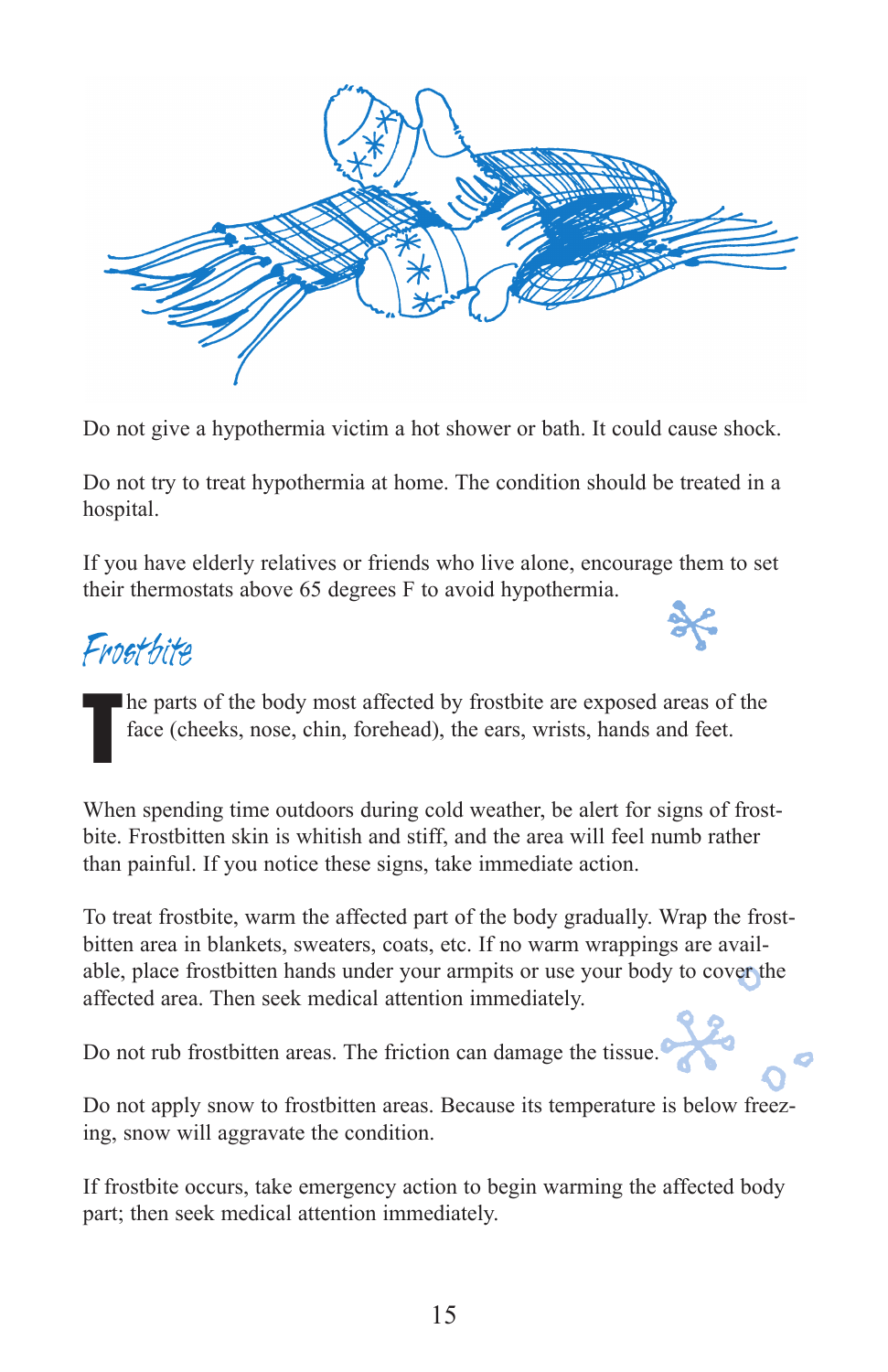### Dressing for Cold Weather

Then the temperature drops below freezing and the wind-chill factor is<br>helow zero, it is best to discuss the windbelow zero, it is best to stay indoors. But, if you must go outdoors, dress properly for the weather. Follow these suggestions to make yourself more comfortable and protect your body from excessive heat loss:

- Wear several layers of lightweight clothing rather than one or two layers of heavy garments. The air between the layers of clothing acts as insulation to keep you warmer.
- Cover your head. You lose as much as 50 percent of your body heat through your head.
- Wear mittens rather than fingered gloves. The contact of your fingers keeps your hands warmer.
- Wear warm leg coverings and heavy socks or two pairs of lightweight socks.
- Wear waterproof boots or sturdy shoes that give you maximum traction.
- Cover your ears and the lower part of your face. The ears, nose, chin and forehead are most susceptible to frostbite. Cover your mouth with a scarf to protect the lungs from directly inhaling extremely cold air.

 $\frac{1}{\sqrt{6}}$ 

• Use sunglasses to protect your eyes from winter glare.

#### Shoveling Snow

Shoveling snow is extremely hard work, especially if you lift large loads<br>and throw the snow some distance away from your body. You should no<br>shovel snow unless you are in good physical condition. Cold weather and throw the snow some distance away from your body. You should not shovel snow unless you are in good physical condition. Cold weather itself, without any physical exertion, puts an extra strain on your heart.

Know your limits when shoveling snow. Rest frequently and pace yourself. If you become breathless, stop, go indoors and warm up before continuing. If you experience chest or arm pain or numbness, stop immediately and go indoors. Overexertion can cause sore muscles, falls and heart attacks.

Here are some shoveling tips:

b

• Use a proper snow shovel and lift with your leg muscles, not your back. •  $^{\circ}$ Do not smoke while you are working. Smoking constricts the blood vessels.

- Do not drink alcoholic beverages while you work. Alcohol may dull your sense of fatigue and cause you to overwork.
- If you use a snowblower, be sure to have a firm footing before you start it. Remove obstacles from your path and aim the snow carefully. If rocks or chunks of ice are thrown by a snowblower, they may cause injuries or damage property.

O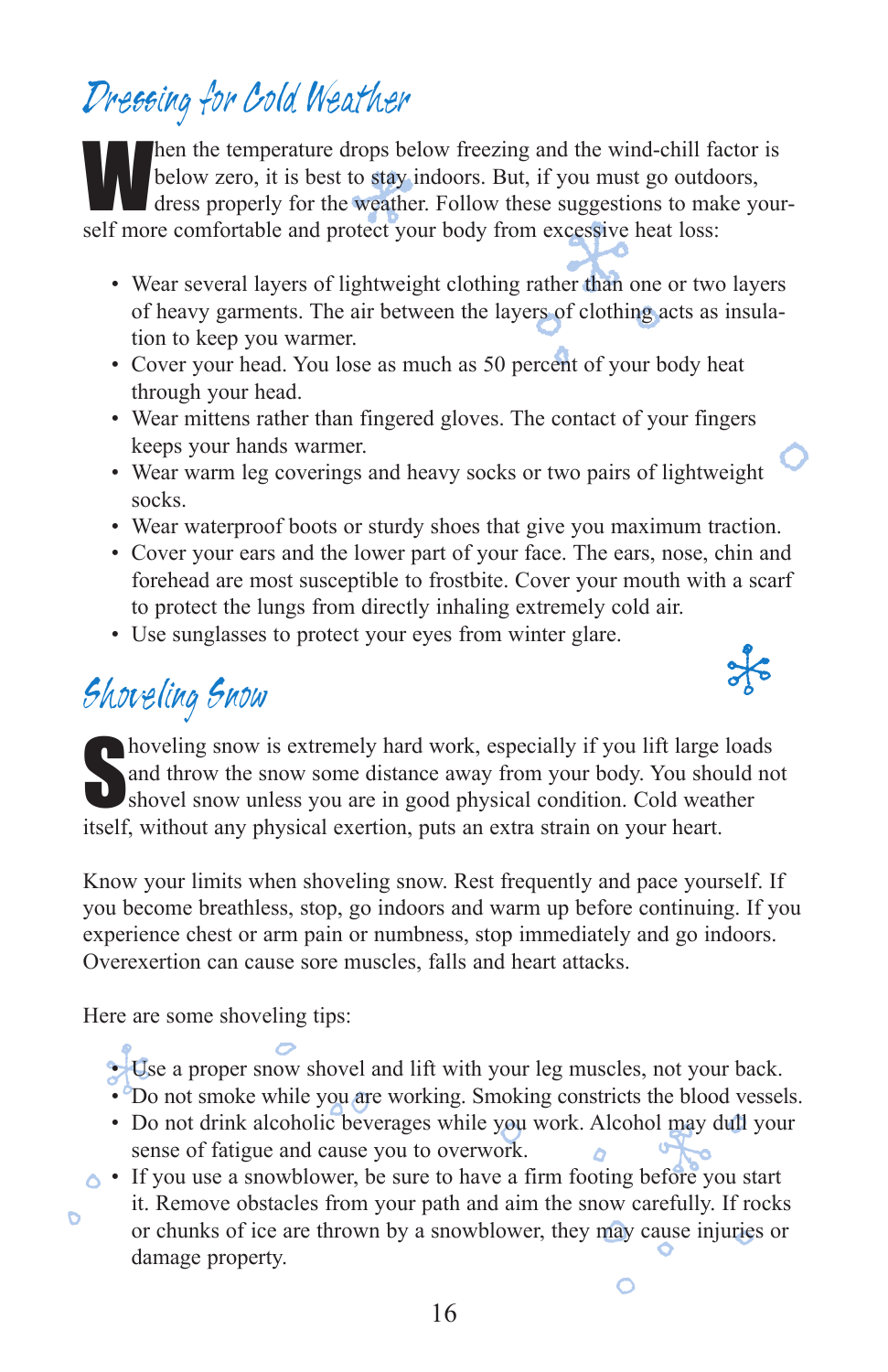- Do not unclog the snowblower chute while the engine is running.
- Do not wear loose clothing, such as a scarf, that may get caught in the snowblower.
- Do not operate the blower over gravel, loose stones or on steep hills to avoid losing control and causing injuries.

![](_page_20_Picture_3.jpeg)

Inter sports are a lot of fun but, when combined with the cold outdoor weather, can put a great strain on the body. If you participate in wint sports, it is important to be in good physical condition and properly weather, can put a great strain on the body. If you participate in winter sports, it is important to be in good physical condition and properly dressed for the weather. It also is important that your equipment is in good condition.

Sledding

a safe sled, especially one that children use, should have these features:

- Secure handholds
- Easy steering
- No protruding rivets
- No sharp edges
- Bumper or guard over the metal front bar
- No split or splintered wood
- No bent metal parts
- Sled runners that curve around to the top and connect with the side rails
- Sharp runners that are free from rust

For safety when sledding, follow these simple rules:

- Look over the area where you will be sledding. Remove any debris from the slope, and note the locations of any bumps. Know how to steer clear of ditches and trees.
- Teach children not to roughhouse, push or shove others.
- Before starting down a slope, make sure the person sledding before you is clear from your path to avoid accidents. And when you reach the bottom, move quickly out of the way.
- When walking back up the slope, use a side path out of the way of other sledders coming down.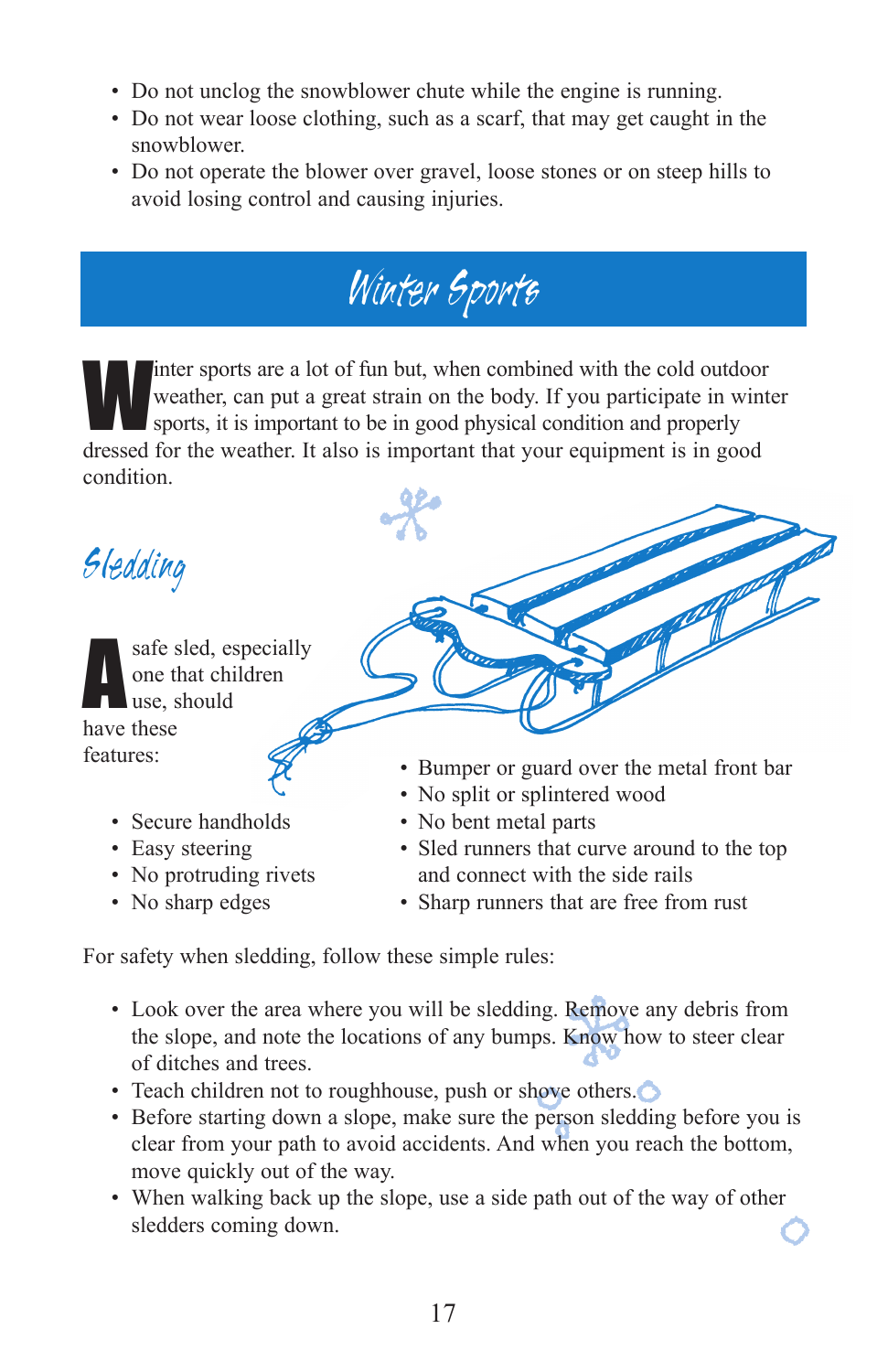![](_page_21_Picture_0.jpeg)

- Know how to stop the sled and how to get off a moving sled safely in an emergency.
- Avoid sledding on roads or anywhere near traffic. Do not sled on hills that end in a street.

## IceSkating

hether you skate on an outdoor pond or at an indoor rink, keep safety in mind and use equipment that fits well. Skates that are too loose can make it difficult to keep your balance. If they are too tight, they can mind and use equipment that fits well. Skates that are too loose can interfere with circulation.

If you skate on a lake or pond, take these additional safety precautions:

- Do not skate unless the ice has a uniform thickness of at least 4 inches.
- Have rescue devices, such as a rope, ladder and blankets, handy.
- Do not skate alone.

Skiing hen you buy ski equipment, check for these safety factors:

- Be certain the boots fit snugly, but are not tight enough to interfere with circulation.
- Purchase the ski bindings at the same time you buy the boots to avoid a mismatch.
- If you are a beginner, use short skis and take lessons from a qualified instructor.

Out on the slopes, observe the following rules of safety:

- Lo • Never ski alone.
- Give skiers below you the right of way.
- Stop on the side of a ski run, not in the middle. Stay out of the way of skiers coming down behind you.
- Wear bright colored clothing so other skiers can spot you easily.
- Before passing another skier, shout, "On your left" or "On your right."
- On a lift or tow, carry your poles by the shafts.
- If you fall getting off a lift or tow, get out of the way of skiers exiting behind you as soon as possible.
- When getting off a tow, let go of the T-bar gently so it does not swing back and hit another skier.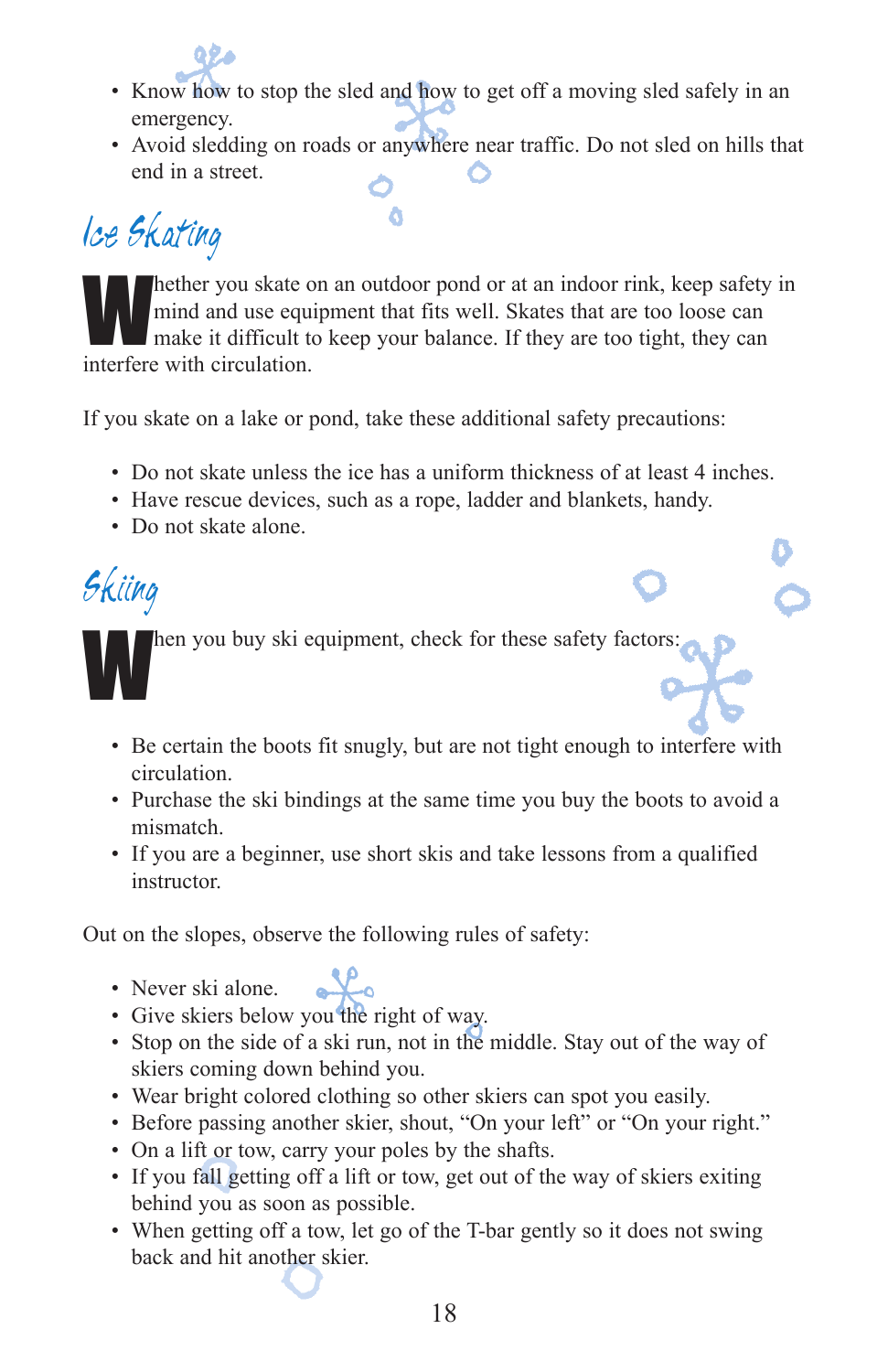#### Snowmobiling

a s snowmobiling grows in popularity, it is important to keep these safety factors in mind when riding.

Before leaving —

- Check the fuel and oil levels. Keep in mind your return trip.
- Make sure the headlights and taillights work.

 $\frac{1}{2}$ 

- Test the emergency stop switch.
- Move the throttle to make sure it is not frozen in the "on" position, and check the steering system to make sure it moves freely.
- Dress appropriately for the weather. Wear a helmet. Goggles are a must to protect eyes from branches, thorns, snow and cold. Scarves are not recommended because they may get caught in the machinery.
- Tell someone where you are going and when you expect to be back. Never go alone.

Once you start to ride, remember these safety rules:

- Generally, it is unlawful to drive or operate a snowmobile on Illinois roadways. Contact the Illinois Department of Natural Resources at 217- 782-6431, TTY (hearing impaired use only) 217-782-9175, for complete rules regarding where a snowmobile may be operated.
- Do not drink and operate a snowmobile. Individuals suspected of operating snowmobiles while under the influence of alcohol or drugs will be required to undergo testing. The law is similar to those covering automobile and watercraft operation. An individual convicted of operating a snowmobile while under the influence can face a jail term, fine and suspension of his or her operating privileges.
- Driving a snowmobile is similar to riding a motorcycle or bicycle. Shift body weight to keep your balance. You also can use the throttle and brake to control the machine.
- Be prepared for changing weather conditions.
- Be careful on ice and travel at low speeds.
- Do not travel on lakes or rivers without knowing the ice conditions. To be safe, there should be 8 inches of clear ice. It is best, however, to avoid snowmobiling on waterways all together.
- If you travel onto ice that breaks, reach forward to the edge of the ice and pull yourself forward. Do not stand; roll yourself to firm ground.
- Do not stop the snowmobile when it is pointing uphill because it may become stuck.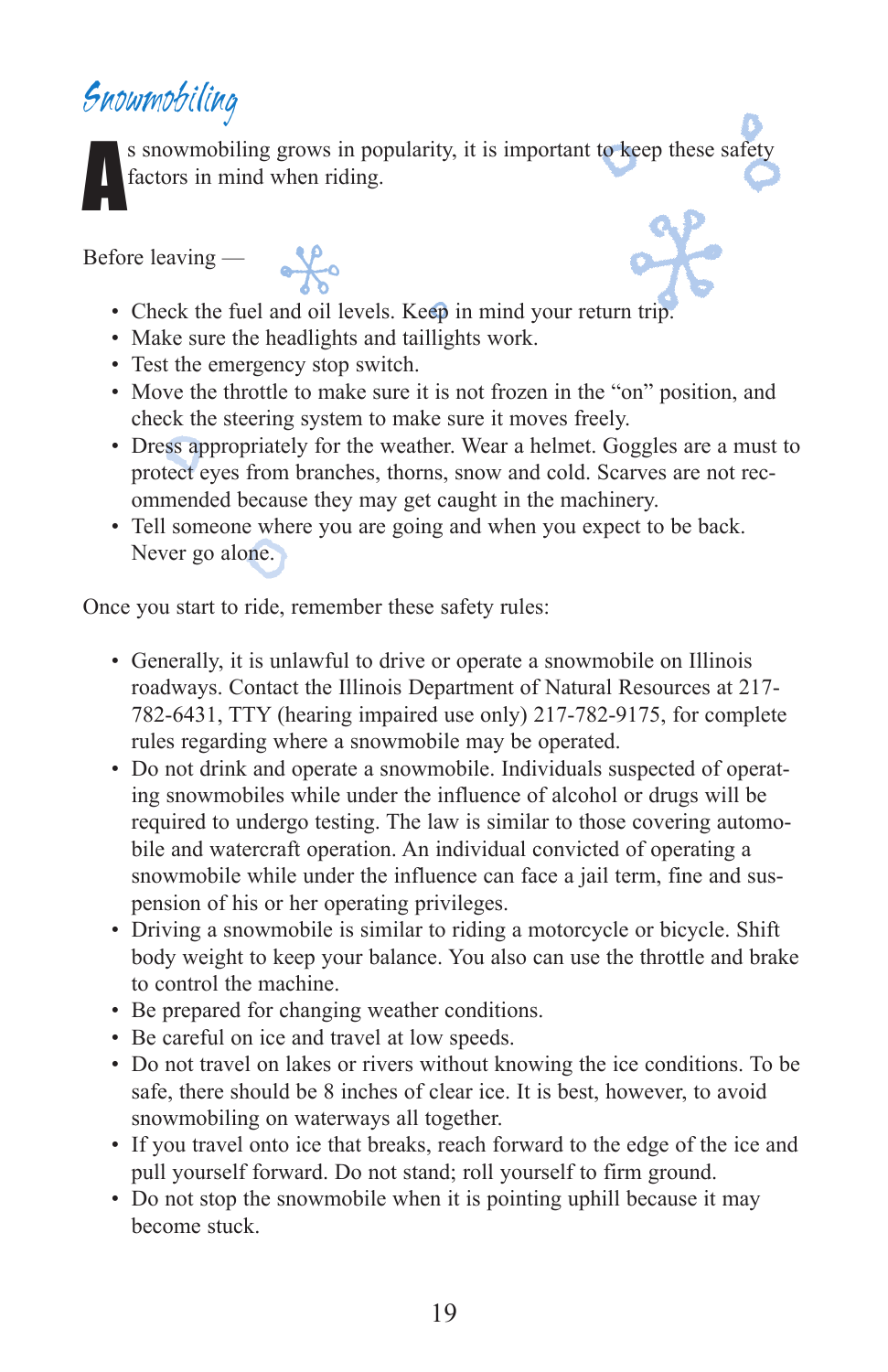- Be cautious going downhill. Keep the snowmobile under control and be prepared to stop.
- If you have a passenger, both persons' feet should be kept on the running board. The person should lean with you when you turn.
- Use a rigid tow bar, never a rope or wire, to tow a person in a snowmobile sled. This will protect the sled from crashing into the snowmobile during a sudden stop or sharp turn.
- Use the proper hand signals when turning left or right or when stopping.
- When riding at night, make sure lights are working. Do not travel on unfamiliar ground and carry a flashlight or flare for emergencies.
- Day or night, be alert for hidden wires or objects.

## Holiday Safety

D uring the busy holiday season, try not to overlook steps that can help make the holidays healthier and safer.

### Holiday Cooking

ost food poisonings are preventable if you follow these very important rules: Keep hot food hot and cold food cold, keep everything in the kitchen clean, and wash hands often during food preparation and service.

Refrain from eating certain foods, such as raw oysters, egg drinks, mousse or bread pudding (unless made with pasteurized eggs or an egg substitute); softboiled eggs; steak tartare; and rare or medium hamburger. These foods can harbor bacteria that cause food poisoning. It is particularly important that young children, the elderly, pregnant women and those who are ill or whose immune systems are compromised not eat raw or undercooked animal products or raw oysters unless they have consulted a physician.

Most bacteria get into food through careless handling. Hands should always be washed before handling food, and towels and wash cloths should be kept clean as bacteria can linger in those used repeatedly between launderings. Counter tops and utensils should be washed with hot, soapy water between each step in food preparation. Bacteria from raw meat and poultry can get into other foods if they touch the same surfaces. Also, be cautious not to use wooden utensils or cutting boards for raw meat and poultry. These surfaces are not smooth and can harbor bacteria in the ridges. Any time you use wooden utensils or cutting boards, they should be scrubbed thoroughly with soapy water and rinsed well before and after each use. Do not use them at all if the utensil or board is scored or cut.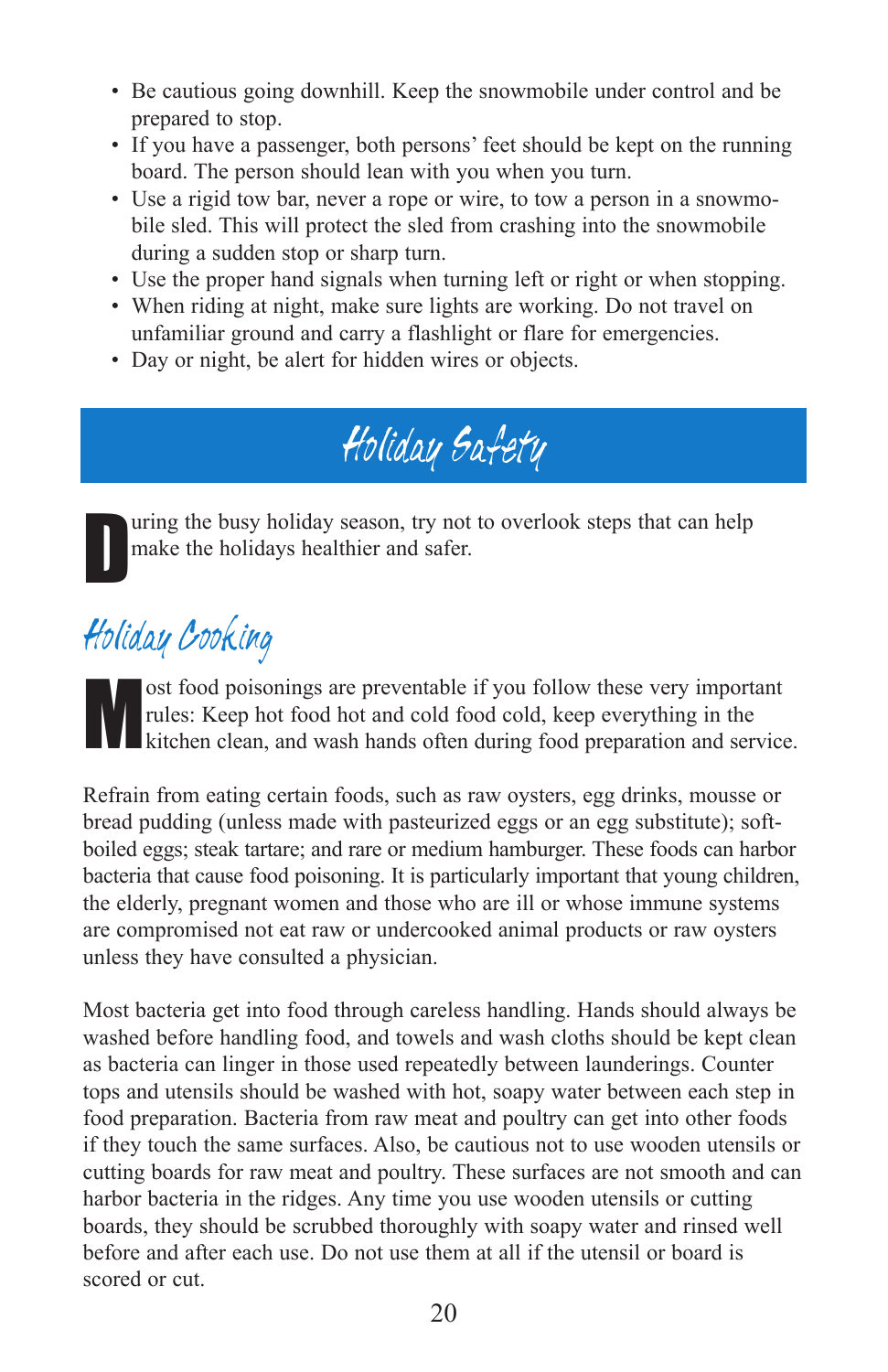Cooking food thoroughly kills most bacteria that cause food poisoning. Refrigerate cooked food you do not serve immediately. Do not leave food unrefrigerated longer than two hours or the chances of bacterial growth increase.

Because many warm-blooded creatures, including turkeys and other poultry, often harbor Salmonella organisms, proper thawing and cooking are important in order to avoid foodborne illness.

Follow these guidelines to prepare and to serve meat and poultry:

- Cook meat and poultry to the temperature indicated in the chart to make sure it is cooked thoroughly. Use a meat thermometer, inserting the tip into the thickest part of the meat and avoiding fat or bone. For poultry, insert the tip into the breast or the thick part of the thigh next to the body.
- Partial cooking may allow bacteria to grow, so cook meat and poultry completely at one time.
- If meat or poultry is frozen, thaw before cooking. Turkey should always be completely thawed before cooking.
- Cover leftovers to reheat. This helps maintain moisture and ensures meat is heated all the way through.
- Do not cool leftovers on the kitchen counter. Divide them into smaller portions to cool more quickly and put them in the refrigerator as soon as possible.

Turkey Preparation

**REMEMBER! Always wash hands, utensils, the sink, and anything else that comes in contact with raw turkey and its juices with soap and water.**

![](_page_24_Picture_10.jpeg)

![](_page_24_Picture_11.jpeg)

• Start early and thaw the turkey in the refrigerator or in a place where the air temperature is no higher than 40 degrees. Allow approximately 24 hours of thawing time for every 4-pounds to 5-pounds of turkey. A 4 pound to 12-pound turkey takes one- to three-days to thaw completely in a refrigerator, a 12-pound to 16-pound turkey takes three- to four-days, a 16-pound to 20-pound turkey takes four- to five-days and a 20-pound to 24-pound turkey takes five- to six-days.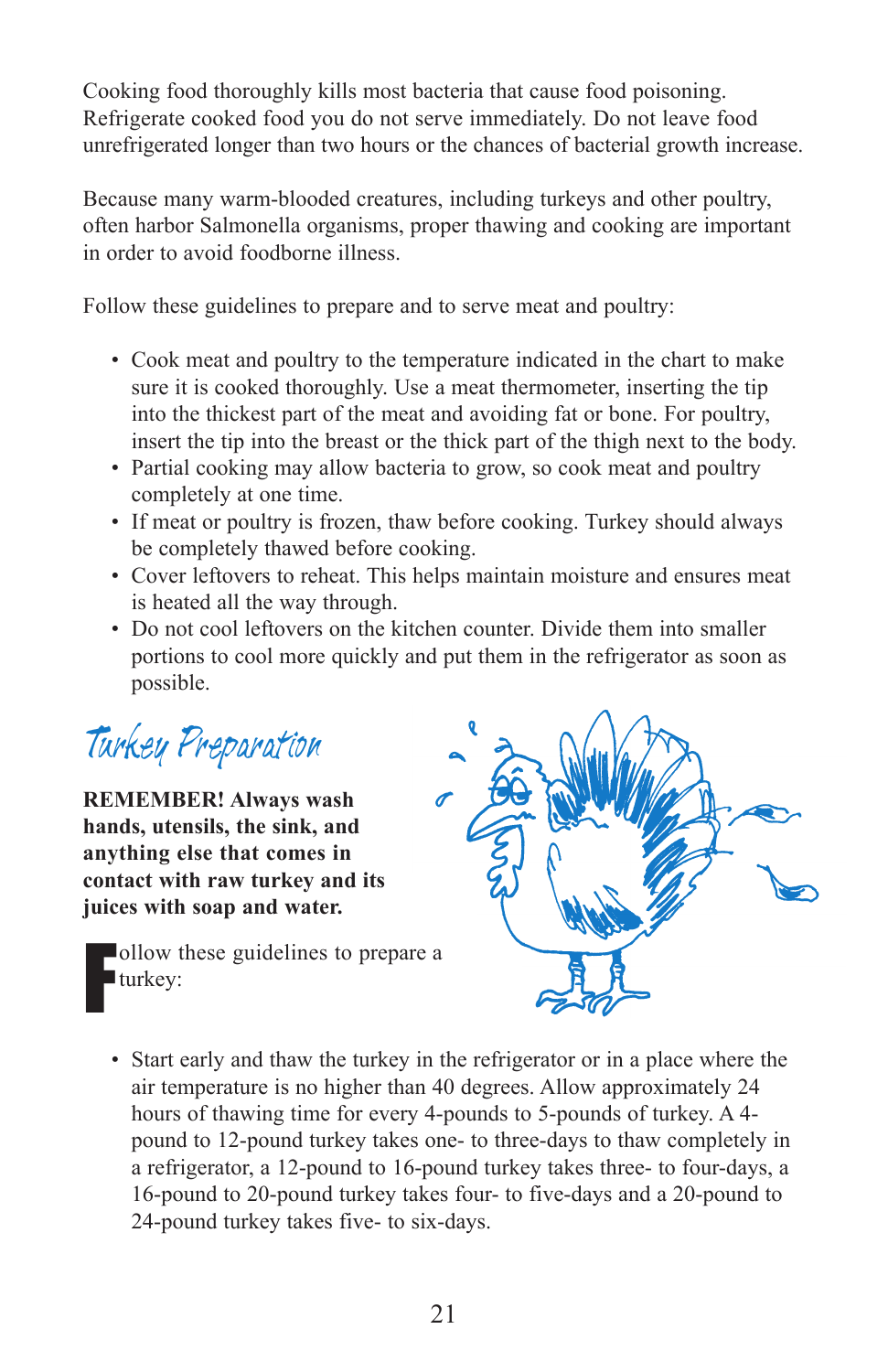- Set your oven temperature no lower than 325 degrees F.
- Be sure the turkey is thawed completely, until no ice appears in the inner cavity and the meat is soft. Be cautious: If the inner cavity is still frozen or even partially frozen when you put the turkey in the oven, the outside of the bird will be done before the inside. This means the inside temperature will not be hot enough to destroy disease-causing bacteria.
- Place your turkey or turkey breast on a rack in a shallow roasting pan.
- For optimum safety, stuffing a turkey is not recommended. For more even cooking, it is recommended you cook your stuffing outside the bird in a casserole. Use a food thermometer to check the internal temperature of the stuffing. The stuffing must reach a safe minimum internal temperature of 165 degrees F.
- If you choose to stuff your turkey, the ingredients can be prepared ahead of time; however, keep wet and dry ingredients separate. Chill all of the wet ingredients (butter/margarine, cooked celery and onions, broth, etc.). Mix wet and dry ingredients just before filling the turkey cavities. Fill the cavities loosely. Cook the turkey immediately. Use a food thermometer to make sure the center of the stuffing reaches a safe minimum internal temperature of 165 degrees F.
- A whole turkey is safe when cooked to a minimum internal temperature of 165 degrees F as measured with a food thermometer. Check the internal temperature in the innermost part of the thigh and wing and the thickest part of the breast. For reasons of personal preference, consumers may choose to cook turkey to higher temperatures.
- If your turkey has a "pop-up" temperature indicator, it is recommended that you also check the internal temperature of the turkey in the innermost part of the thigh and wing and the thickest part of the breast with a food thermometer. The minimum internal temperature should reach 165 degrees F for safety.
- After the meal, discard any turkey, stuffing, and gravy left out at room temperature longer than 2 hours; 1 hour in temperatures above 90 degrees F. Divide leftovers into smaller portions. Refrigerate or freeze in covered shallow containers for quicker cooling. Use refrigerated turkey and stuffing within 3- to 4-days. Use gravy within 1-to 2-days. If freezing leftovers, use within 2- to 6-months for best quality.
- It is important to serve leftover turkey either very cold (directly from the refrigerator) or very hot (at least 165 degrees F internal temperature as measured with a thermometer).

 $\frac{1}{2}$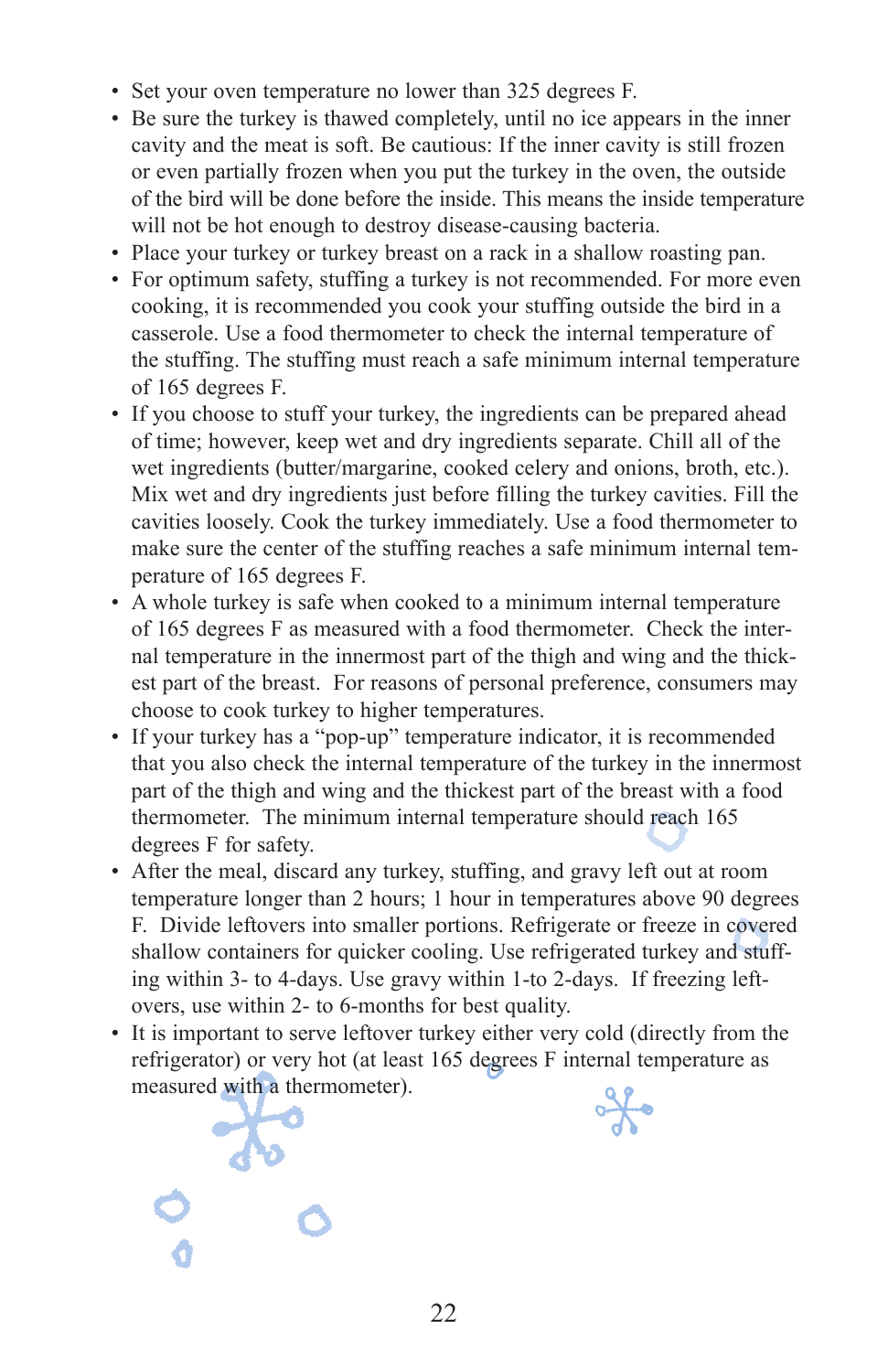## **Cooking Meat and Poultry**

Meat and poultry cooked throughout to these temperatures are generally safe to eat.

| <b>Fresh Beef</b>               | Celsius | Fahrenheit |
|---------------------------------|---------|------------|
|                                 |         |            |
|                                 |         |            |
|                                 |         |            |
|                                 |         |            |
|                                 |         |            |
| <b>Fresh Veal</b>               |         |            |
|                                 |         |            |
|                                 |         |            |
|                                 |         |            |
| <b>Fresh Lamb</b>               |         |            |
|                                 |         |            |
|                                 |         |            |
|                                 |         |            |
|                                 |         |            |
| Game                            |         |            |
|                                 |         |            |
|                                 |         |            |
|                                 |         |            |
|                                 |         |            |
| <b>Ratites</b>                  |         |            |
|                                 |         |            |
|                                 |         |            |
|                                 |         |            |
|                                 |         |            |
| Eggs                            |         |            |
|                                 |         |            |
|                                 |         |            |
|                                 |         |            |
|                                 |         |            |
| Fresh Pork - Chops, Roast, Ribs |         |            |
|                                 |         |            |
|                                 |         |            |
| <b>Poultry</b>                  |         |            |
|                                 |         |            |
|                                 |         |            |
|                                 |         |            |
|                                 |         |            |
|                                 |         |            |
| <b>Cured Pork</b>               |         |            |
|                                 |         |            |
|                                 |         |            |
|                                 |         |            |

\* Note: Home cooking temperatures are slightly higher than commercial cooking temperatures to provide a safety margin in case of variation in the accuracy of home thermometers.

> Consumer guidelines from U.S. Department of Agriculture, Food Safety and Inspection Services; and U.S. Food and Drug Administration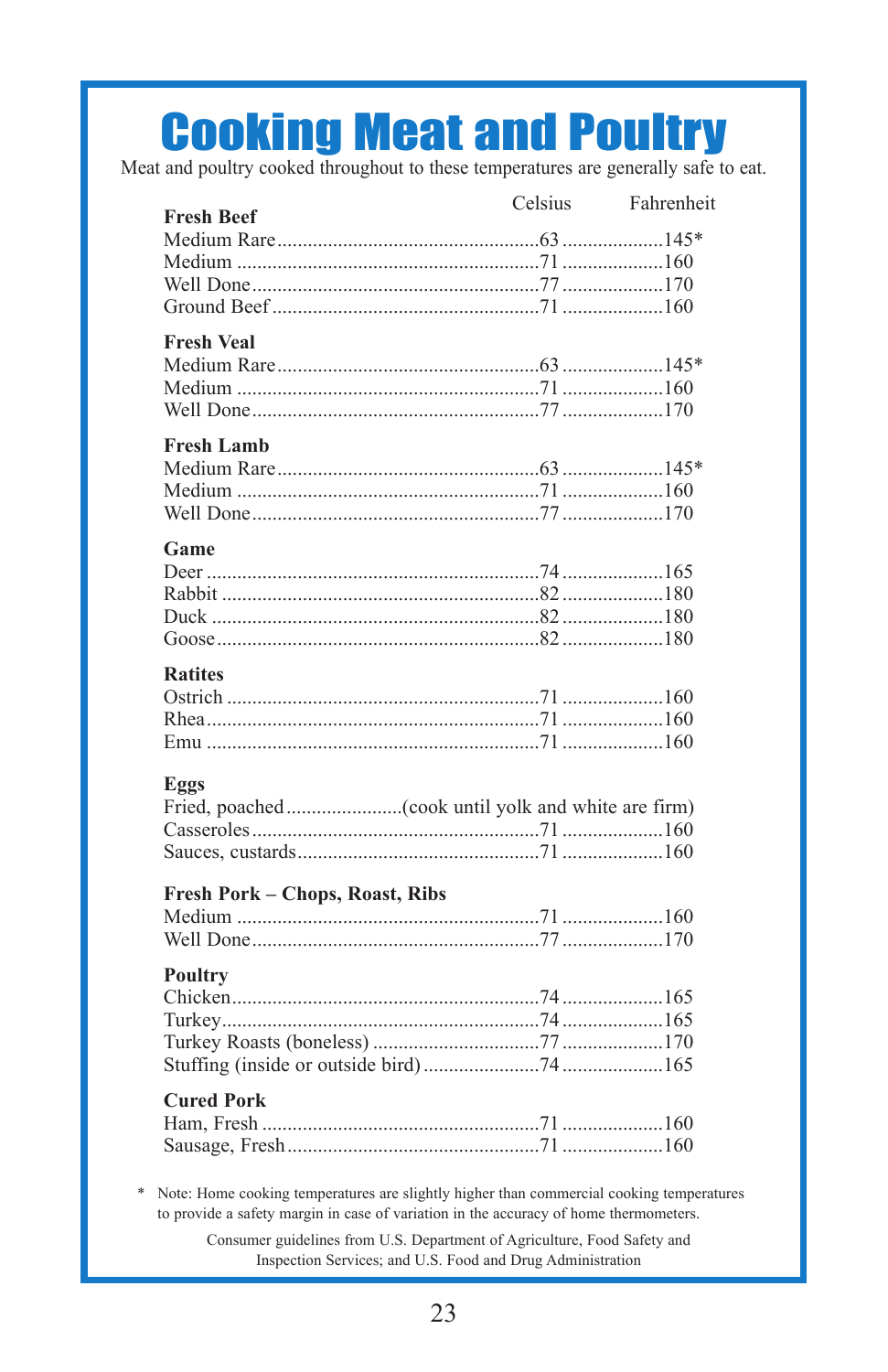## ToySafety

Ithough fewer and fewer hazardous toys are on the market each year adults still must choose toys wisely. Too often, adults select toys that appeal to them rather than choosing an appropriate toy for the child. lthough fewer and fewer hazardous toys are on the market each year, adults still must choose toys wisely. Too often, adults select toys that

Nationally, each year, hundreds of thousands of children are injured by toys that may have seemed safe. The most important rules for safe toy giving are to pay attention to age guidelines and to select toys suited for the child.

To select appropriate and safe toys—

- Check the label for the age recommendations. Toys recommended for children older than 3 years of age may contain small parts that could present a choking hazard to a younger child.
- Choose toys the child can handle. Just because a toy is recommended for 8-year-olds does not mean every 8-year-old is mature enough to operate it.
- Think about how much adult supervision the toy will require and whether that supervision will be available.

Think BIG when selecting toys—especially for children younger than 3 years old. In general, the ideal toy for a very young child is one that—

- Has smooth, rounded edges
- Is too large to swallow
- Has no exposed pins, wires or nails
- Has no detachable parts that could become lodged in a child's windpipe, ear or nostrils
- Does not contain pieces, such as darts or arrows, that can be thrown or shot at another person
- Is not electric
- Is not made of material, such as glass or brittle plastic, that will crack or shatter easily

Around the house, keep toys used by older children — such as games with small pieces, marbles and small balls — away from young children. Keep uninflated balloons out of the hands of children younger than 6 years of age and discard pieces of broken balloons to avoid a choking accident.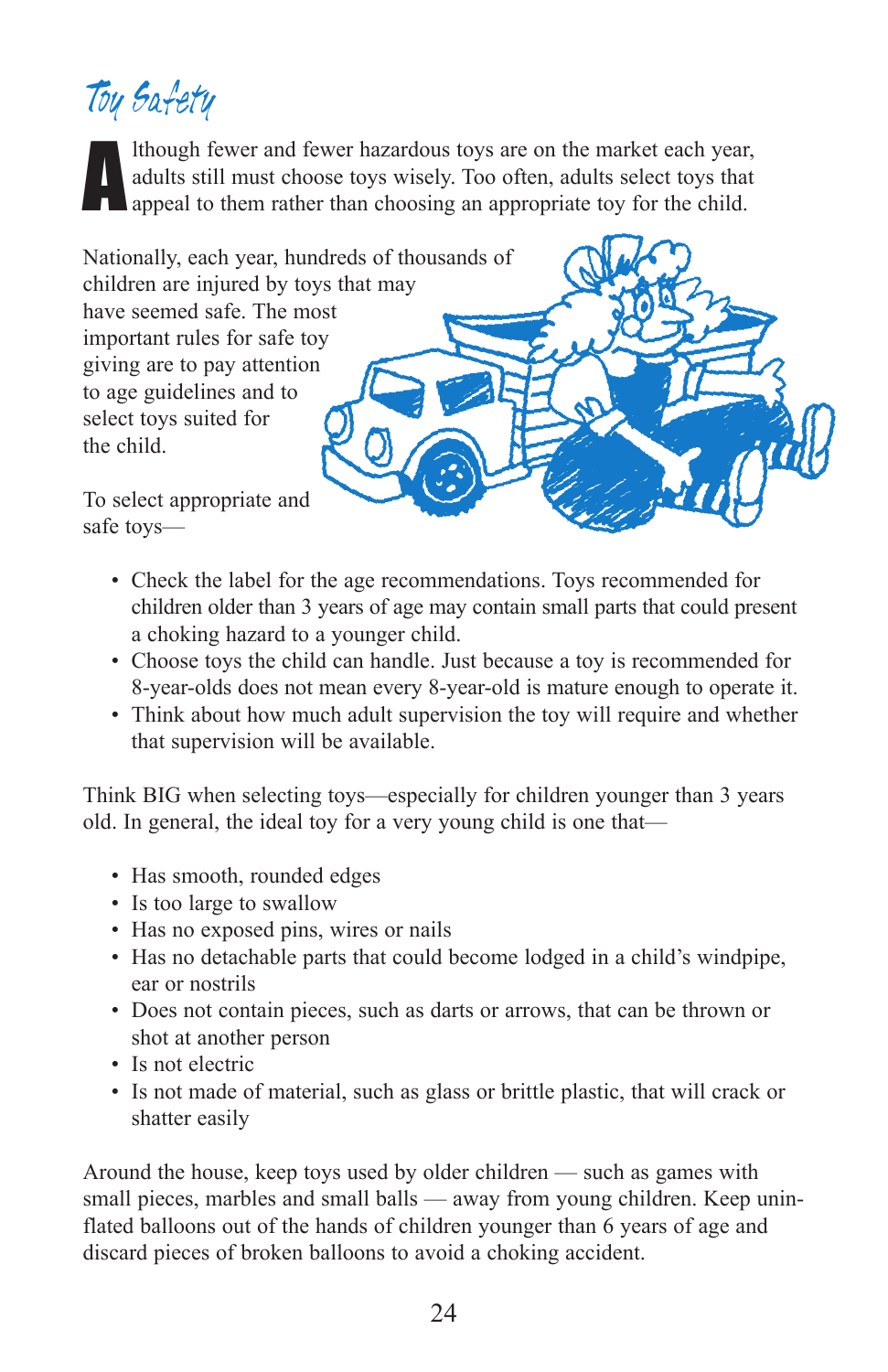Although the following items are not classified as toys, keep safety in mind when purchasing them:

- Gates and enclosures should have openings no more than 1% inches wide to prevent a child's head from getting trapped. When installing a gate in a doorway or stairway, make sure it is securely anchored.
- High chairs should have a wide base for stability and restraints that are strong and easy to operate. Always use the restraints.
- Playpens should have a mesh netting with weave smaller than the buttons on baby's clothing. Space between slats on a wooden playpen should be no more than 23 ⁄8 inches wide.
- Rattles, squeeze toys and teethers should not have small ends that can reach the back of baby's mouth. Remove these items from the playpen or crib when baby is sleeping and never tie them around baby's neck.
- Toy chests should have hinges that will support the lid open in any position. Other types of lids may fall on the child's head, causing serious harm or death. Toy chests should also have ventilation holes that are not blocked if the chest is placed against the wall.
- Walkers should not be used near stairs where the child can fall down. Walkers also can tip over when the child attempts to move from a hard floor to a carpeted area. Children have lost fingers in older walkers with X-frames that are like scissors when closed. Never leave a child unattended in a walker.

For more information on children's product safety, visit the Department's Web site at http://www.idph.state.il.us/webapp/SRSApp/pages/index.jsp.

#### Christmas Tree Safety

K eep the fun in decorating for the holiday season. Remember these safety tips when selecting a Christmas tree and other live holiday decorations:

- The safest tree is a fresh one. And the freshest tree is one that you buy from a tree farm where you choose and cut down your own tree.
- Know the tree seller. A dealer's reputation and the length of time in business can help to assure the quality of tree you purchase.
- Ask questions about the tree's freshness, such as when it was cut, where it came from, and how it was transported and stored. Trees exposed to wind and sun for two to three weeks and then transported uncovered from the northern states tend to be dangerously dry.
- Bending needles is not always an accurate test for dryness because needles may retain their moisture even though the tree's moisture content is low.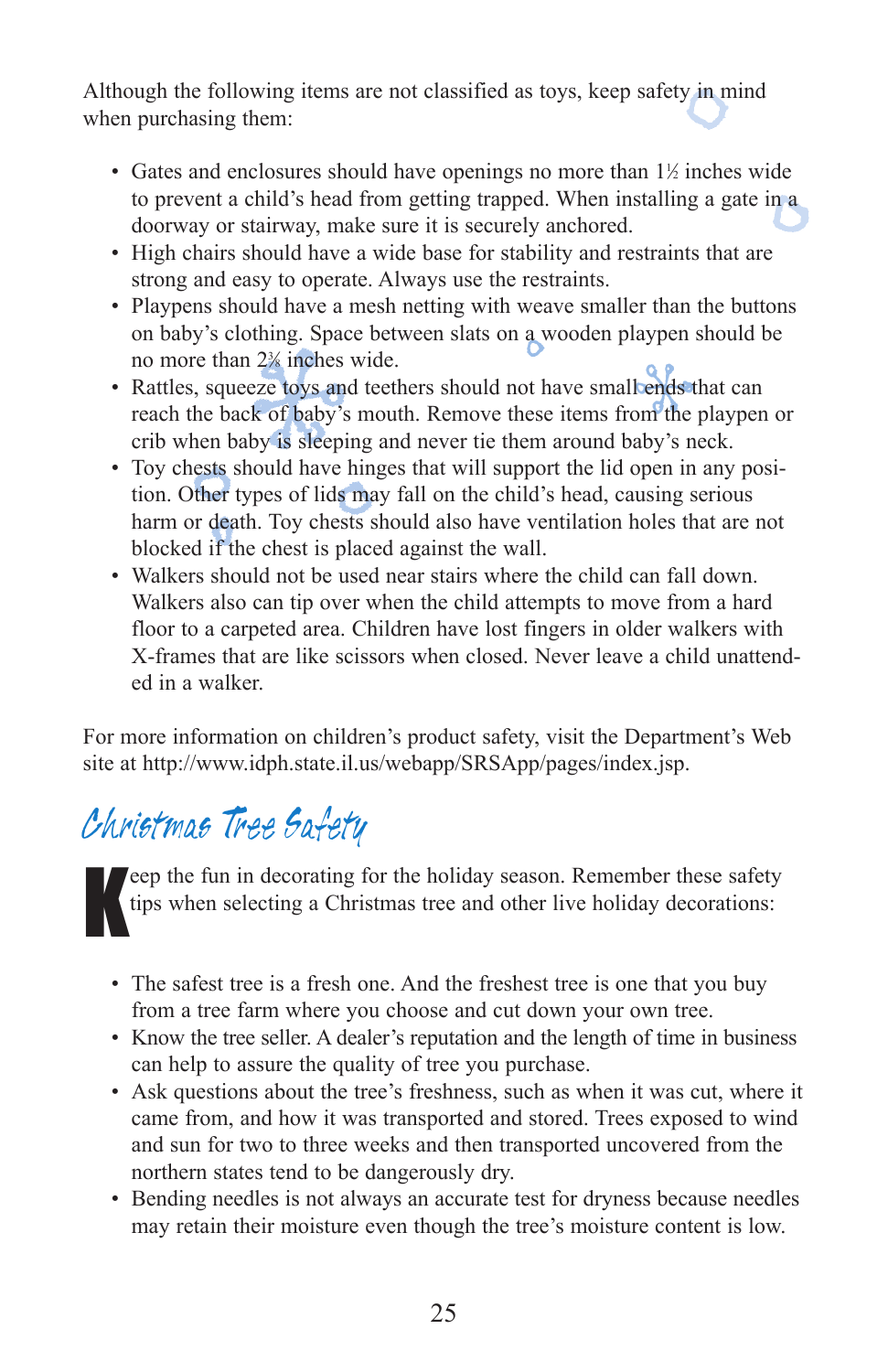- Know the space available for the tree's display, vertically and horizontally. Make sure the stump of the tree is long enough to provide sufficient support and to soak up enough water. The stump should be 1 inch long for each foot of height to provide enough water for the tree.
- Saw  $\frac{1}{2}$  inch off the bottom of the trunk to expose new wood that will absorb water easily. Until you are ready to put up the tree, set the tree in water out of the wind. Check the water level daily.
- When you put up the tree, be sure to use a sturdy stand that holds water.
- Check the water level in the stand several times each week and add water as necessary. Healthy Christmas trees may absorb water at a rate of a quart or more each day.

![](_page_29_Picture_4.jpeg)

- Do not display the tree near heat outlets, or be sure to close off heat vents that would blow directly on the tree.
- If you have an artificial tree, make certain it is flame retardant.

#### Lights

hile lights can add a sparkle to your Christmas tree or home, they can also add a spark. Remember these safety tips when using lights: also add a spark. Remember these safety tips when using lights:

- Do not use indoor lights out-of-doors. All outdoor lights should be weather-proofed.
- Inside or outside, use only lights that have been tested for safety. Look for a label from an independent testing laboratory.
- Check each set of lights, new or old, for broken or cracked sockets, frayed or bared wires, worn insulation or loose connections. Discard damaged sets or repair them before using.
- Do not overload electrical outlets. Check the power capacity of your home and stay within the wattage limits. Use extension cords sparingly.
- All electrical decorations, including lights, should be turned off before leaving home or going to bed.
- Decorative lights should never be used on metallic trees. Candles should never be used on trees.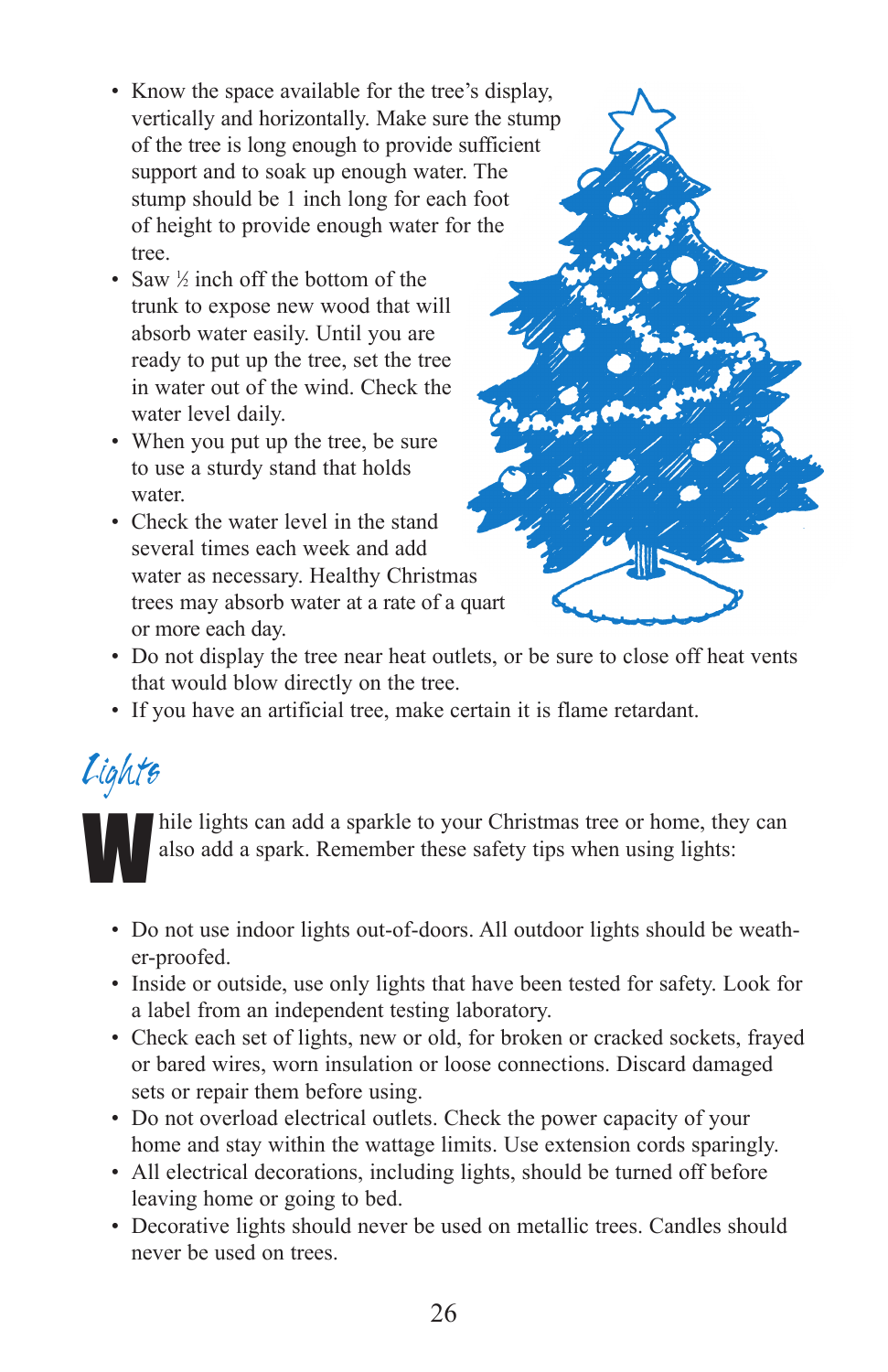#### Trimmings

D eck the halls with safety during the holiday season:

- Use only non-combustible or flame-resistant materials.
- Wear gloves while decorating with spun glass "angel hair" to avoid irritation to eyes and skin.
- Choose tinsel or artificial icicles of plastic or non-leaded metals. Leaded materials are hazardous if ingested by children.

In homes with small children, special care needs to be taken:

- Avoid decorations that are sharp or breakable.
- Keep trimmings with small removable parts out of the reach of children. Pieces could be swallowed or inhaled.
- Avoid trimmings that resemble candy or food. A child could eat them.

## Drinking and Driving and Alcohol Consumption

a lthough drunk driving is a year-round problem, it can be more common during the holiday season. With the holidays come holiday celebrations and parties where alcohol is served.

Each year, nationally, nearly 17,000 persons die in alcohol-related crashes one every 30 minutes. Someone is injured in an alcohol-related crash about every two minutes.

Alcohol is a drug that depresses the central nervous system and slows the activity of the brain and spinal cord. Therefore, one drink

can slow a driver's reflexes and make the car a dangerous weapon. From the first drink, alcohol begins to affect coordination and judgment. Vision and depth perception become distorted, emotions and moods become unpredictable, and reaction time slows.

A driver with a blood alcohol level of .08 or more is considered legally drunk in Illinois. At a level of .10, a driver is six times more likely than a sober driver to have a crash and a driver with a blood alcohol level of 15 is 20 times more likely to have a crash.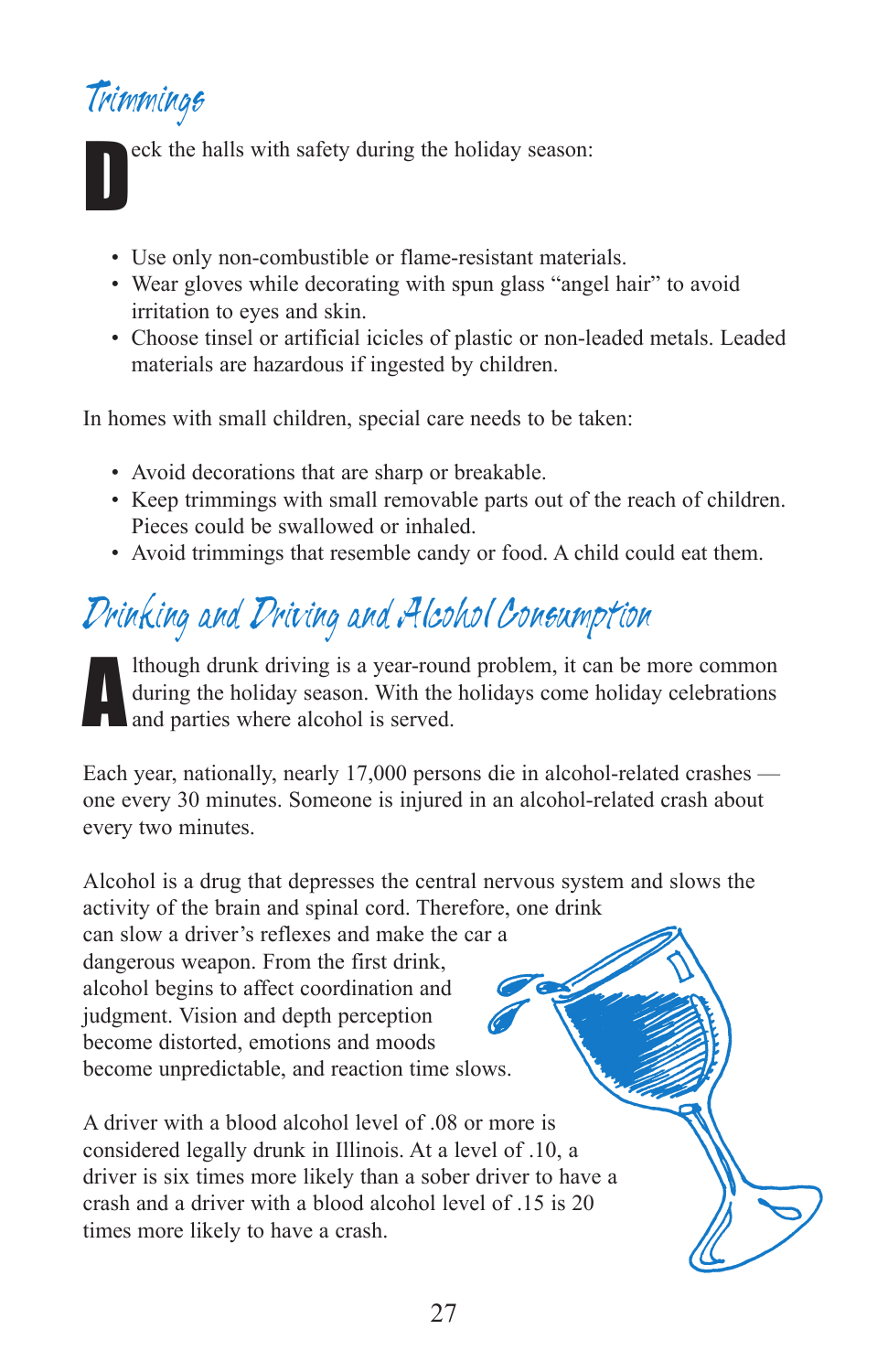Alcohol's effect on an individual is determined primarily by two factors: the amount of alcohol consumed and the rate at which it is absorbed. Other contributing factors include body weight, alcohol tolerance, mood, environment and the amount of food consumed.

Shortly after a person starts to drink, the body begins to rid itself of the alcohol. The process is slow, but eventually all the alcohol will be filtered out, mainly by the liver, which is responsible for removing about 90 percent of it. The elimination rate is equal to about one drink per hour. There is nothing not coffee, nor showers or food — that can speed up the process. It does not matter if the person is asleep or awake.

To lessen the amount of alcohol absorbed by the bloodstream —

- Eat before you begin drinking. A full stomach helps slow the rate of absorption.
- Drink slowly to give your body time to handle the alcohol. Space your drinks.
- Know what you are drinking. Do not accept a drink if you do not know what is in it. Also, do not leave your drink unattended.
- Before your first drink, set a reasonable limit on the number of drinks you will have and then stick to it.
- If you are driving, stop drinking at least two hours before you drive. This will give your body time to burn up some of the alcohol you have consumed.
- If you are the host or hostess, serve food and stop serving alcohol a few hours before you expect the party to end. Offer non-alcoholic drinks for non-drinkers and designated drivers. Do not let a guest who has been drinking heavily drive home. Call a taxicab, have a sober friend drive or urge the guest to spend the night.

![](_page_31_Picture_9.jpeg)

٥